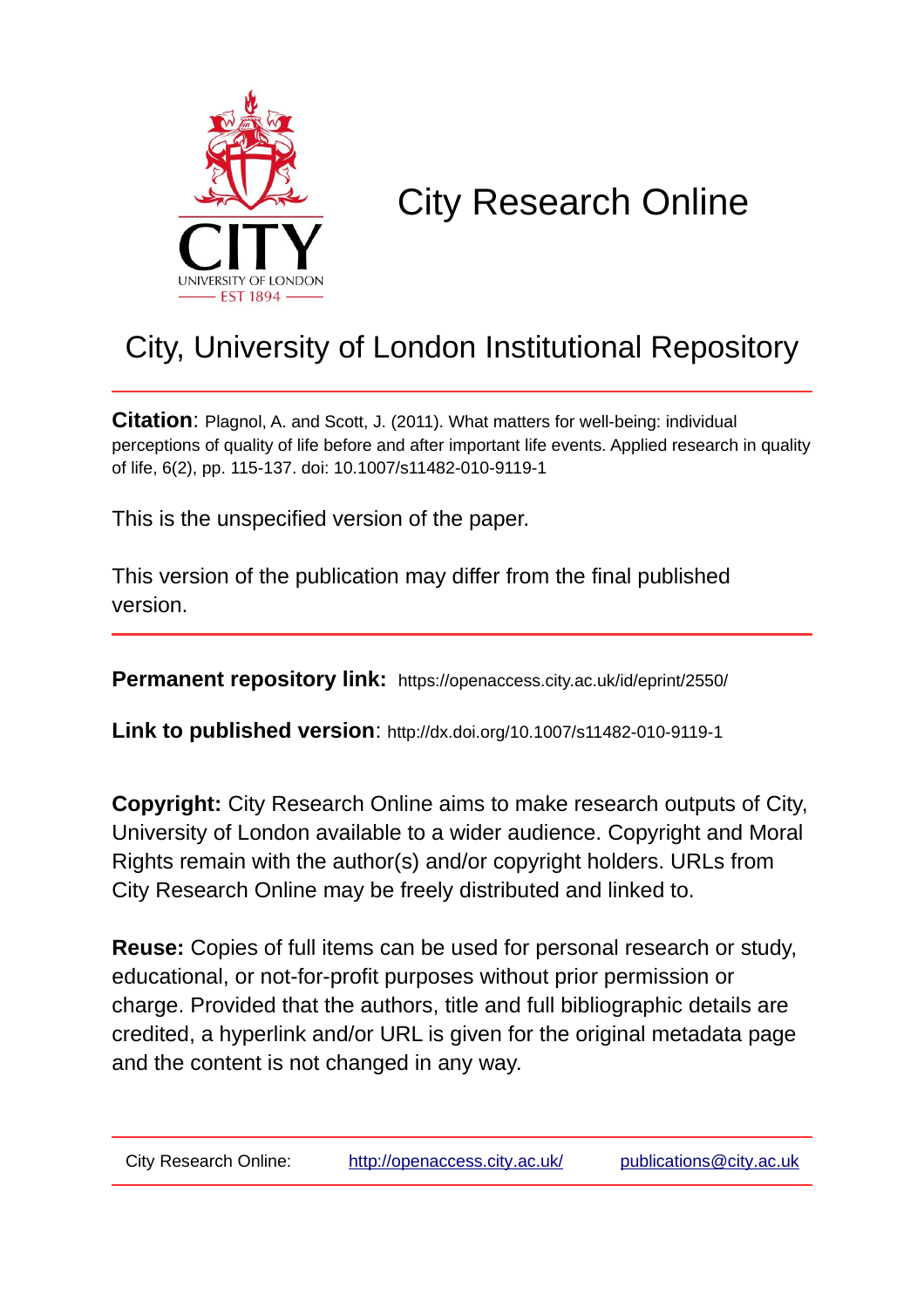# What matters for well-being: Individual perceptions of quality of life before and after important life events

Anke C. Plagnol and Jacqueline Scott<sup>\*</sup>

Applied Research in Quality of Life. 6(2), pp. 115-137 (2011) Published version available at: http://dx.doi.org/10.1007/s11482-010-9119-1

#### Abstract

In recent decades, what matters for individual quality of life (QoL) has increasingly been the focus of empirical social science research. However, individuals are rarely asked directly what is important for their quality of life as part of large-scale surveys. The present analysis studies perceptions of what matters for QoL in a large-scale longitudinal dataset – the British Household Panel Survey – which includes an open-ended question on QoL in three waves spanning ten years. We find that concepts of QoL change over the life course and differ between men and women. We hypothesize that changes in perceptions of QoL are related to important life events, such as the birth of a first child and retirement. These life events constitute 'turning points' after which individuals often shift their priorities of what matters for their QoL. We further explore whether such shifts in priorities are stable or disappear more than five years after the life event.

Keywords: Quality of life, life events, turning points, gender differences, life course

<sup>∗</sup>Department of Sociology, University of Cambridge, Free School Lane, Cambridge CB2 3RQ, UK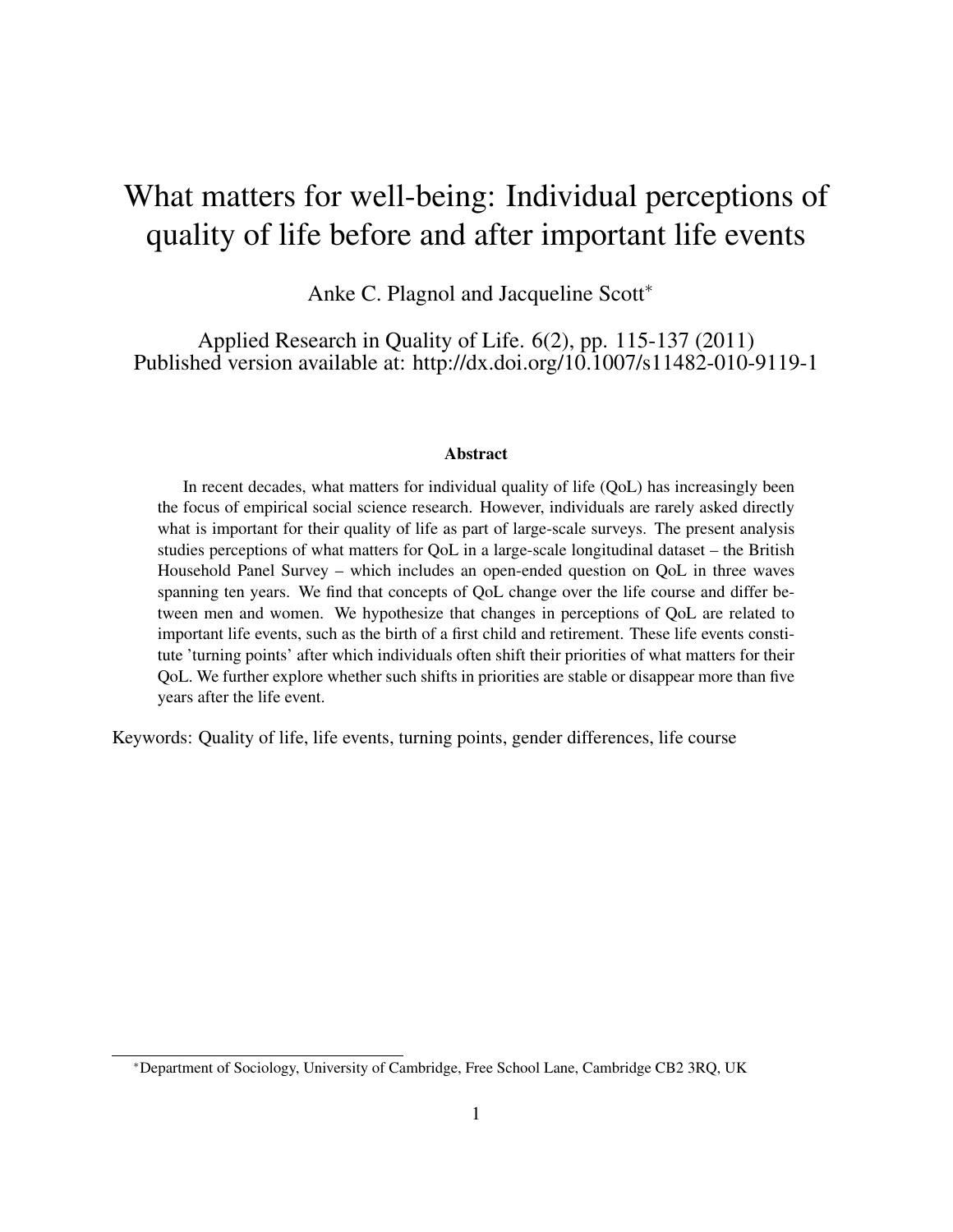## 1 Introduction

Social scientists increasingly focus on the study of people's quality of life (for a short overview in gerontology see George, 2006). How people *evaluate* their quality of life is often measured by subjective indicators – such as life satisfaction and happiness. These subjective well-being measures allow survey respondents to assess for themselves which aspects of life they consider to be essential for their well-being, and to weigh each domain of life according to their own standards to evaluate their satisfaction (Diener et al., 1985). However, there is little empirical research on how individuals themselves *conceptualize* quality of life. The aim of the present study is to analyze individuals' perceptions of what is important for quality of life and how these change over the life course.

The life domain approach describes that satisfaction with each of several domains of life determines overall well-being (see Campbell, 1981; Campbell et al., 1976). These and other studies on domain satisfaction suggest that satisfaction with health, family and finances are most important for overall life satisfaction (see also Cummins, 1996; Salvatore and Munoz Sastre, 2001; Van Praag and Ferrer-i Carbonell, 2004; Van Praag et al., 2003). An earlier cross-sectional study by Cantril (1965) also indicates that economic factors, as well as health and family, rank highly among people's personal concerns. Thus, these are likely the areas of life that individuals take into account for evaluations of their personal well-being.

In the present study we use longitudinal data from the British Household Panel Survey (BHPS) to investigate what individuals consider to be important for their quality of life. The aims of the present study are threefold. We first ask whether perceptions of quality of life change over the life course and whether these perceptions differ between men and women. We then consider several important life events as possible causes for changing perceptions of quality of life. Lastly, we are interested in knowing whether changes in these perceptions are transient or last for more than five years.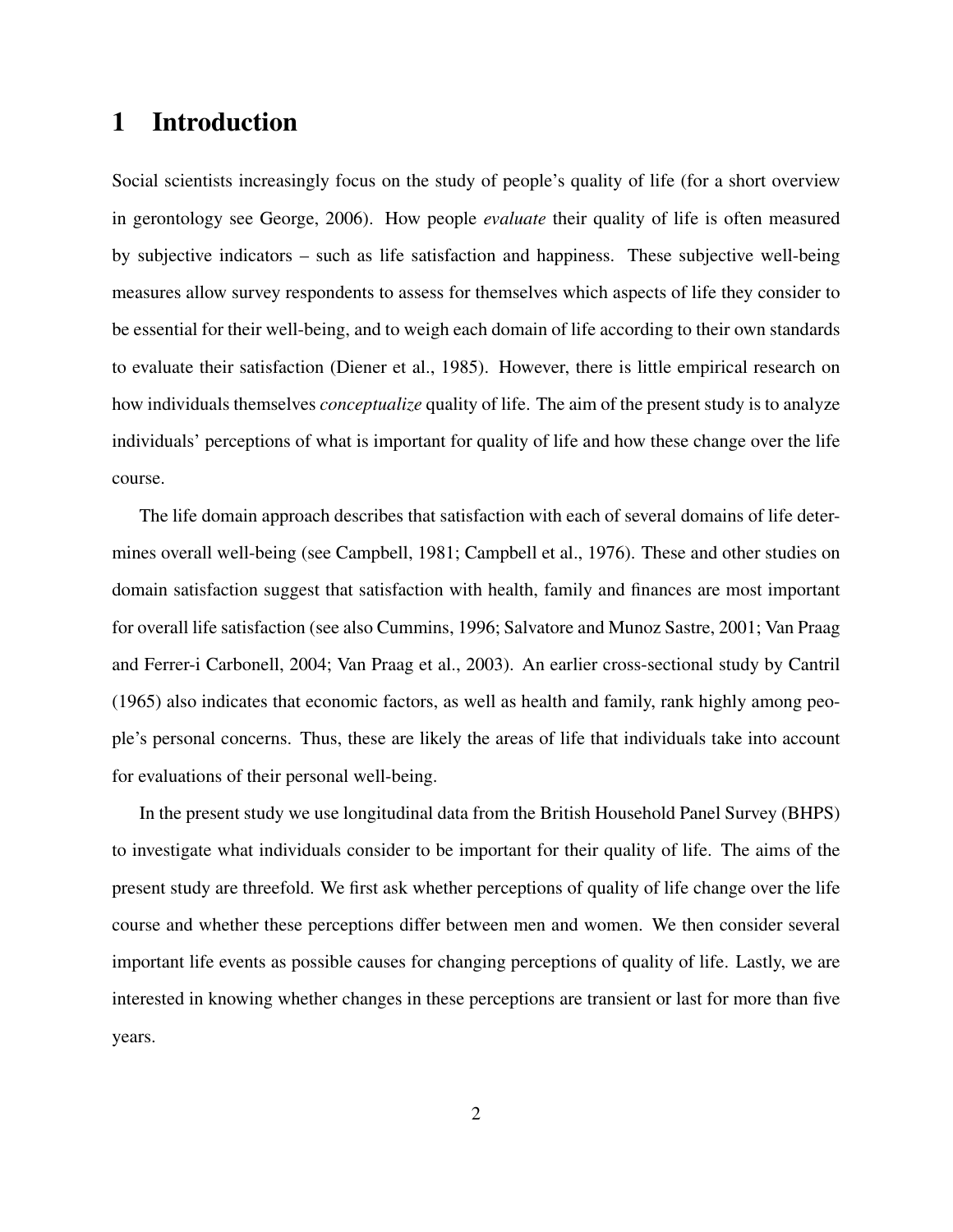We have selected four life events which typically occur at different stages of the life course, and we hypothesize that these life events affect men and women differently with regards to what they consider to be important for quality of life. We find that perceptions of quality of life differ significantly between genders and change considerably over the life course. Some of these changes can be attributed to life events, which are experienced differently by men and women.

## 2 Conceptual framework

The notion that individuals' concepts of what matters for their well-being change has been stated before. For instance, various studies have noted that old people are more satisfied with their finances than young people with similar income levels (George, 1992; Hansen et al., 2008). One explanation that has been put forward for this observation is that older people adjust their financial aspirations downward (George, 1992). Changes in aspirations for having a happy family and material goods have also been found in an American sample (Plagnol and Easterlin, 2008). Blanchflower and Oswald (2004) attribute their finding that life satisfaction is U-shaped in age in Britain and the US to the possibility that older people relinquish some of their aspirations.

Aspirations are conceptually different than perceptions of what matters for one's quality of life. Nevertheless, changes in one imply a change in the other. The examples mentioned above provide support for our hypothesis that what matters for people's quality of life changes over the life course.

We are particularly interested in the impact of life events on perceptions of what matters. Life events, such as family formation and retirement often imply a change in the social role of the individual and thus have a likely impact on well-being. Many typical life events tend to cluster at certain stages of the life course and may have negative consequences for well-being if they do not occur at the usual age (McLanahan and Sorensen, 1985). For instance, family formation usually occurs in young adulthood, while exit from the labor market is typically experienced towards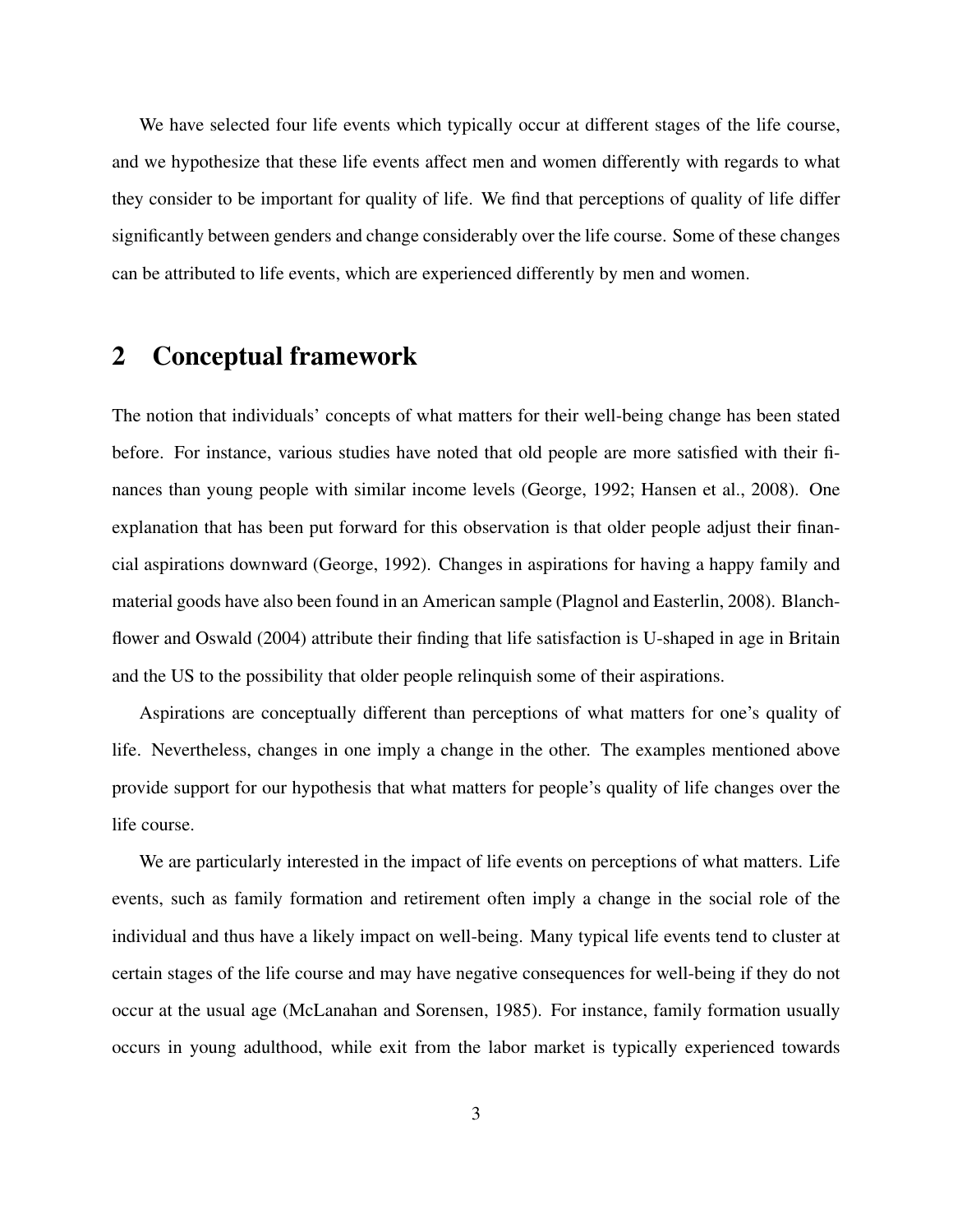the end of the life course. In our analysis, we are interested in whether these life events are accompanied by changes in individuals' priorities for their quality of life. Such events are often denoted as 'turning points' in the life course literature. The use of the term 'turning points' differs between authors and the definition we use here does not only include unusual events, but also normative life transitions such as graduating from university. We borrow the definition formulated by Wheaton and Gotlib (1997) who describe a turning point as "a change in direction in the life course, with respect to a previously established trajectory, that has the long-term impact of altering the probability of life destinations" (Wheaton and Gotlib, 1997, p. 5). Normative life events, such as becoming a parent, are included in this definition as such transitions involve adjustment to new social roles and thus changes in life trajectories. Turning points can only be identified retrospectively and data before and after the event are therefore needed (George, 2009). The dataset we employ in our analysis – the BHPS – has such information for a number of turning points and allows us to observe intra-individual as well as inter-individual changes in perceptions of quality of life.

In our analysis, we focus on life events that are experienced by many and are often age-related. These events include entering a serious partnership either through cohabitation or marriage, the birth of a first child, the last child leaving the household, and retirement. Brim and Ryff (1980) caution against the assumption that only unusual, attention grabbing events matter for personal change. Widely experienced events, such as the ones we selected for our analysis, are also important and, as we will demonstrate below, can alter an individual's perception of what matters for quality of life.

We further hypothesize that the events we have selected might have a different influence on men and women with regards to their priorities for quality of life. For instance, women are more likely than men to stay at home and take care of the child after childbirth (Gershuny, 2004; Harkness, 2008). It is therefore possible that women's perceptions of what matters for their quality of life are more affected by childbirth than that of their partners. Similarly, women might be affected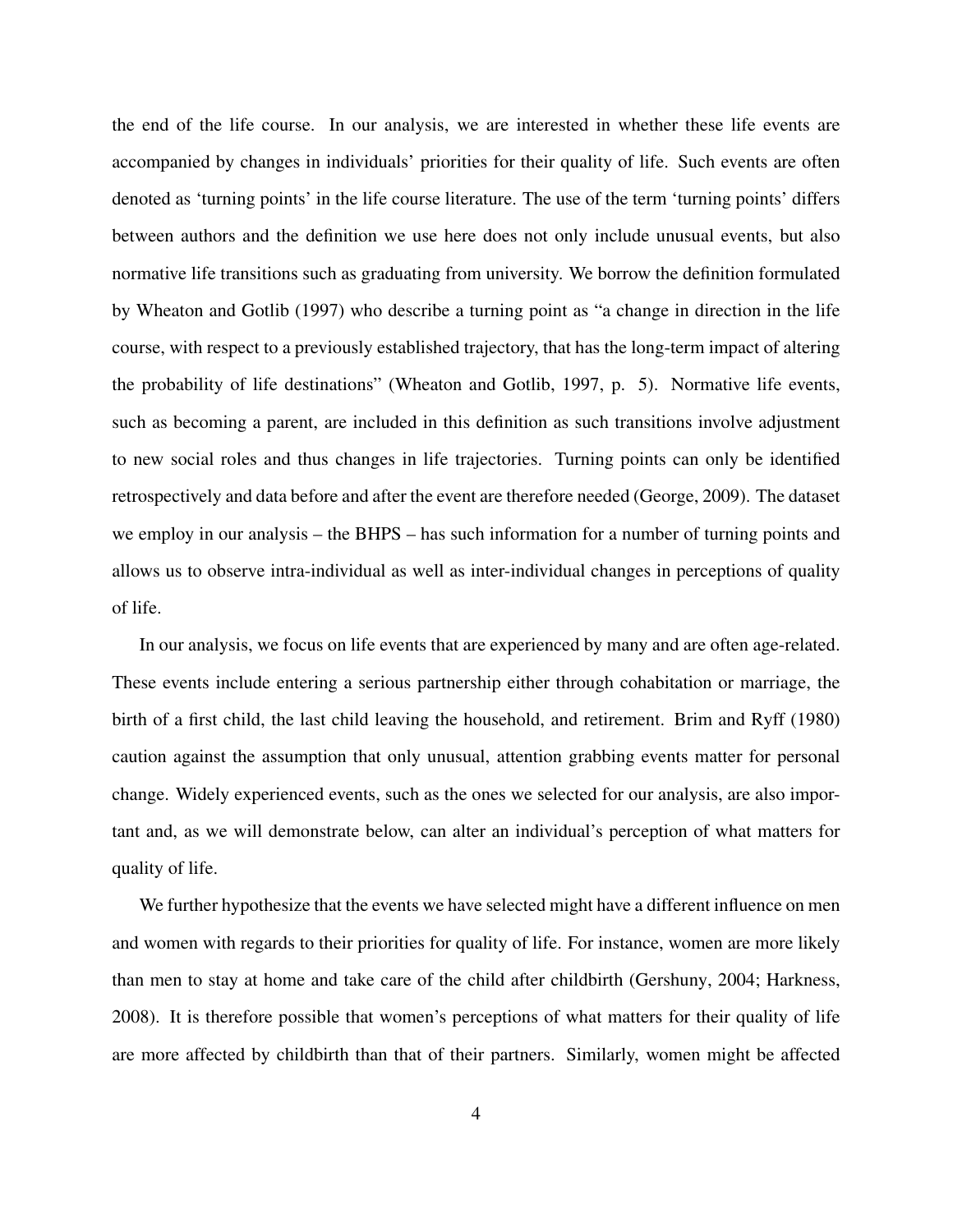more by children leaving the household because they are more likely to have left the labor force to raise children. Entering a partnership, on the other hand, is likely to have a similar impact on both genders. With regards to retirement, we speculate that men might be more affected than women because, on average, men are more likely to base their identity on their jobs while women are often less career-centric, preferring to balance work and family identities (Blossfeld and Drobnic, 2001). As we will show below, there are indeed gender differences in perceptions of what matters for one's quality of life though our tentative hypotheses are not always verified.

## 3 Data, measures and methods

#### 3.1 Data

The data are from the British Household Panel Survey (BHPS), an annual longitudinal study that was started in 1991 (for a full description of the data, including sampling methods and attrition, see Taylor et al., 2009). Our key dependent variable measuring the respondent's personal concept of quality of life was included in three survey years spaced five years apart, 1997, 2002 and 2007. Our analysis is therefore restricted to these three survey years, yielding a total sample size of 40,248 person-year observations.<sup>1</sup> Respondents were asked to list what things they consider to be important for their own quality of life. Depending on their initial responses, survey participants were prompted to list further items, up to a total of four mentions. The survey question is openended and does not offer any pre-defined answer options, thus providing a wide variety of responses which were classified into 52 categories by NOP, the fieldwork organization (see Taylor et al., 2009, Appendix 3.18). We reduced these initial categories further to 16 items, which capture the main concepts that were mentioned, such as family, health and finances (see Appendix A for the full survey question and classification of mentions). We created a binary variable for each of these 16 items, where each variable takes a value of one if it was mentioned by the respondent and zero

<sup>&</sup>lt;sup>1</sup>This sample size includes only those respondents who answered the open-ended quality of life question.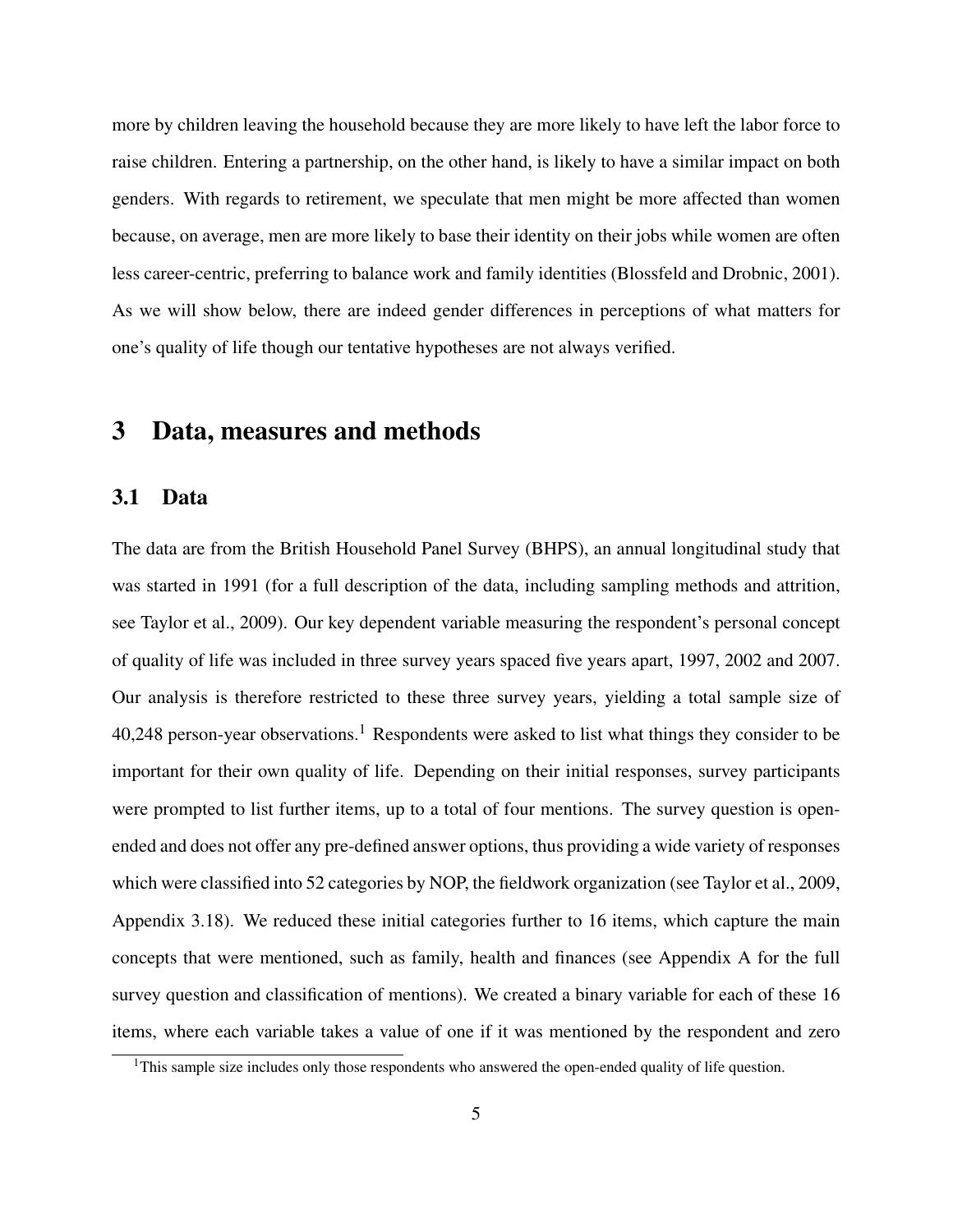otherwise.

Open-ended questions seem most appropriate to assess the salience of a concept because closed questions might not offer all appropriate answer categories and respondents could be tempted to simply guess, answer mechanically, or respond according to social desirability (Schuman and Presser, 1979). Schuman and Scott (1987) note that neither open nor closed questions might be adequate to assess absolute preferences or rankings because both forms can lead to different types of bias. The authors propose that survey questions should rather be used to evaluate changes over time or differences between groups, as we are doing in the present study.

An additional issue with open-ended questions arises because of the necessity of some coding reduction to make analysis possible. In order to prepare the BHPS data for quantitative analysis heterogeneous responses were grouped in the same answer categories thus making the interpretation of results more difficult. For instance, the 'health' category includes mentions which concern the individual's own health as well as responses describing the health status of family members (Scott et al., 2009).

We are primarily interested in knowing to what extent life events influence an individual's perception of what constitutes quality of life. A number of the respondents in our sample experienced significant life events, such as the birth of their first child, between two survey years, and we can therefore compare their definition of quality of life before and after the event. As we have three survey years, it is in some cases possible to assess whether perceptions of quality of life are still changed – if at all – more than five years after the life event. Similarly, some individuals experienced certain life events before our first survey year in 1997. For these individuals we use the 1992 BHPS survey – which includes all of the variables that indicate the life events we analyze here, with the exception of the open-ended question on quality of life – to assess whether the life event in question occurred between 1992 and 1997 or before 1992. For each life event we create one of two dummy variables; the first takes a value of 1 if the event occurred during the five years preceding the current survey while the second dummy variable has a value of 1 if the event occurred earlier.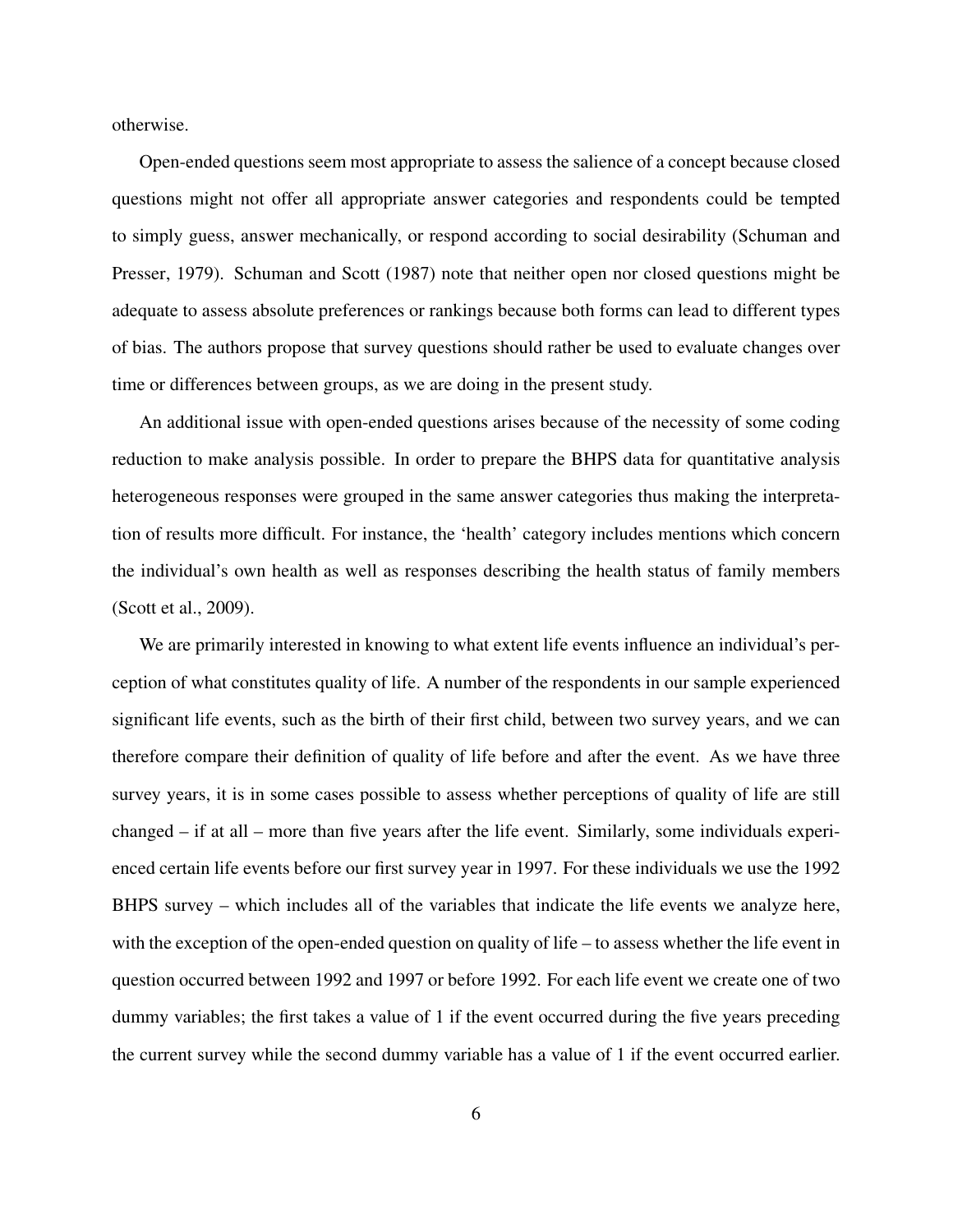This coding allows us to assess whether changes in perceptions of quality of life after important life events are temporary or persist for more than five years. We choose a time span of five years because the open-ended questions on quality of life were only included in surveys spaced five years apart. It is, of course, possible that after some life events perceptions of quality of life change for a time span that is much shorter than five years, but the data we have do not allow us to investigate this possibility properly.

#### 3.2 Measures

The life events we have selected for our analysis include entering a serious partnership either through cohabitation or marriage, the birth of a first child, the last child leaving the household, and retirement. Our additional explanatory variables include age, gender, income, education, selfreported health and time dummies.

Our first life event, entering a serious partnership, is usually experienced by individuals in their 20s and 30s for the first time, but it is also possible that respondents enter a partnership after the dissolution of a previous marriage. We derive this life event variable by considering changes in the individual's marital status. Respondents who state that they are "married" or "living as a couple" in the survey year and who reported a different marital status – such as "never married", "widowed", "divorced" or "separated" – in the year before, are considered to have entered a serious partnership.

The second life event, the birth of a first child, also usually occurs early in life and is derived from the individual's household composition. As the QoL questions are spaced five years apart, it is possible that more than one child is born between surveys. We do not differentiate between the birth of one or several children, but rather consider whether the first child was born during that period.

The third life event, the last child leaving the household, is usually experienced later in life. This variable is derived from the individual's number of own children in the household and thus possibly includes a few cases in which young children left the household after a divorce. The last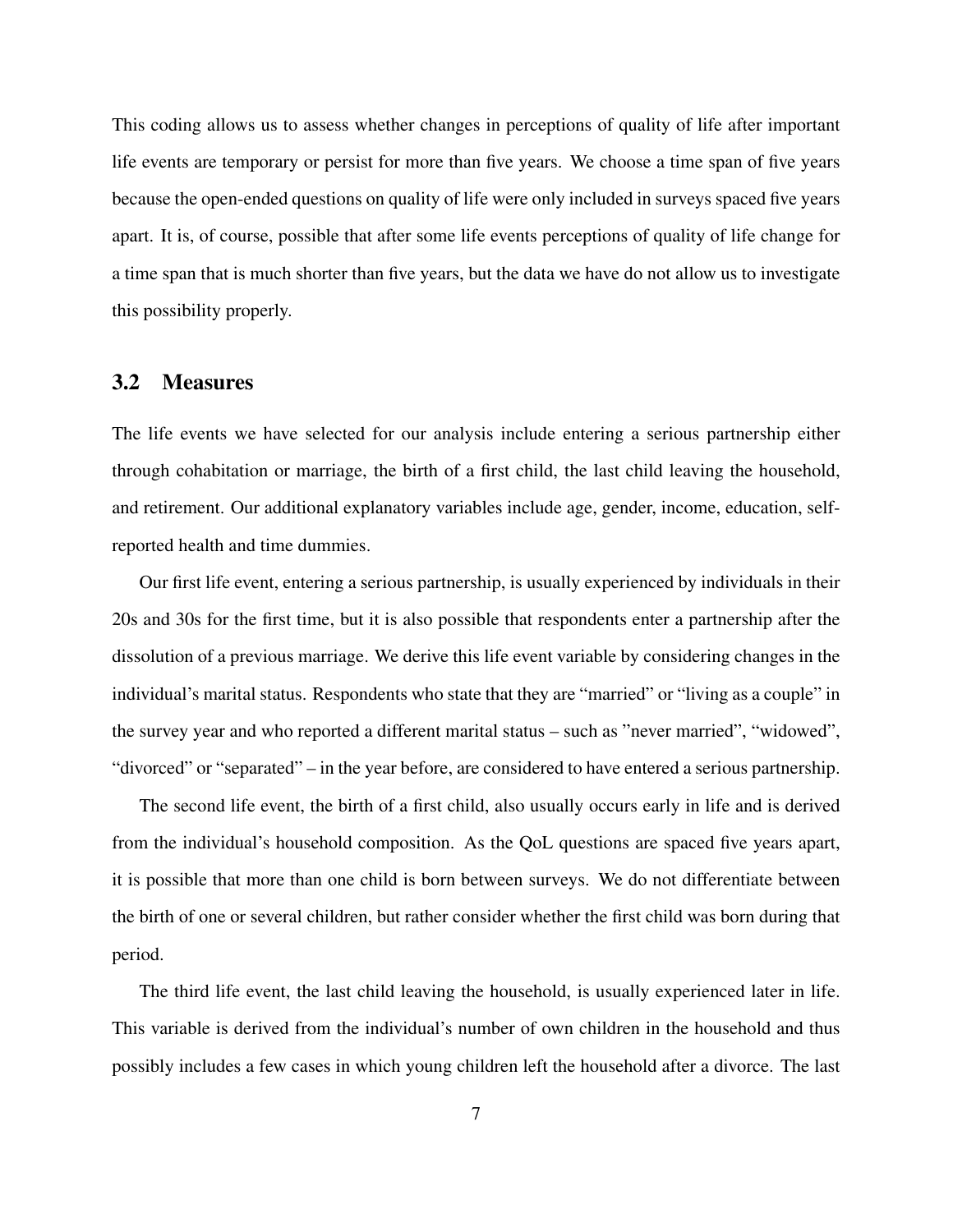life event we consider in this analysis is retirement which is also typically experienced later in life. This measure is derived from the respondent's self-reported job status.

All of our event variables are to some extent a simplification of several possible scenarios. It is, for instance, possible that a respondent married four years before the survey year which included the QoL question, divorced one year later and then re-married one year before the survey, while another person married in the same year and remained in their first marriage. These two people may evaluate what is important for their quality of life quite differently, but in our coding scheme are both considered as having entered a serious partnership during the five years preceding the survey. Similarly, whether the last child leaves the household after a divorce or because he or she moves out to go to college may have a different effect on the parent's perception of what matters for quality life. However, the sample sizes of such alternative scenarios are quite small and we therefore restrict our analysis to the event variables mentioned above.

We further include the log of household income in the analysis. As it is not possible to take the log of zero, we add a value of one to each income. The income measure we use is an equivalized household income measure which is adjusted for household size and composition by using a conversion factor that is available in the BHPS (see Taylor et al., 2009, Appendix 2.4). The inclusion of income is important in our analysis because income may affect decisions such as when to enter retirement and the timing of having children. For instance, individuals with high household income may be more able to afford having children and those with low incomes may not be in the financial position to retire. However, income is also influenced by life events as, for instance, household incomes may decrease when a child is born and a household member, usually the mother, takes time off work for childcare. We therefore also include a dummy variable for education as an explanatory variables as this measure is quite stable and should be largely independent of these life events. The education measure has a value of one if the respondent has a university first degree or higher degree and zero otherwise. Our model further includes self-reported health lagged by one survey period because life events such as retirement may be influenced by the respondent's health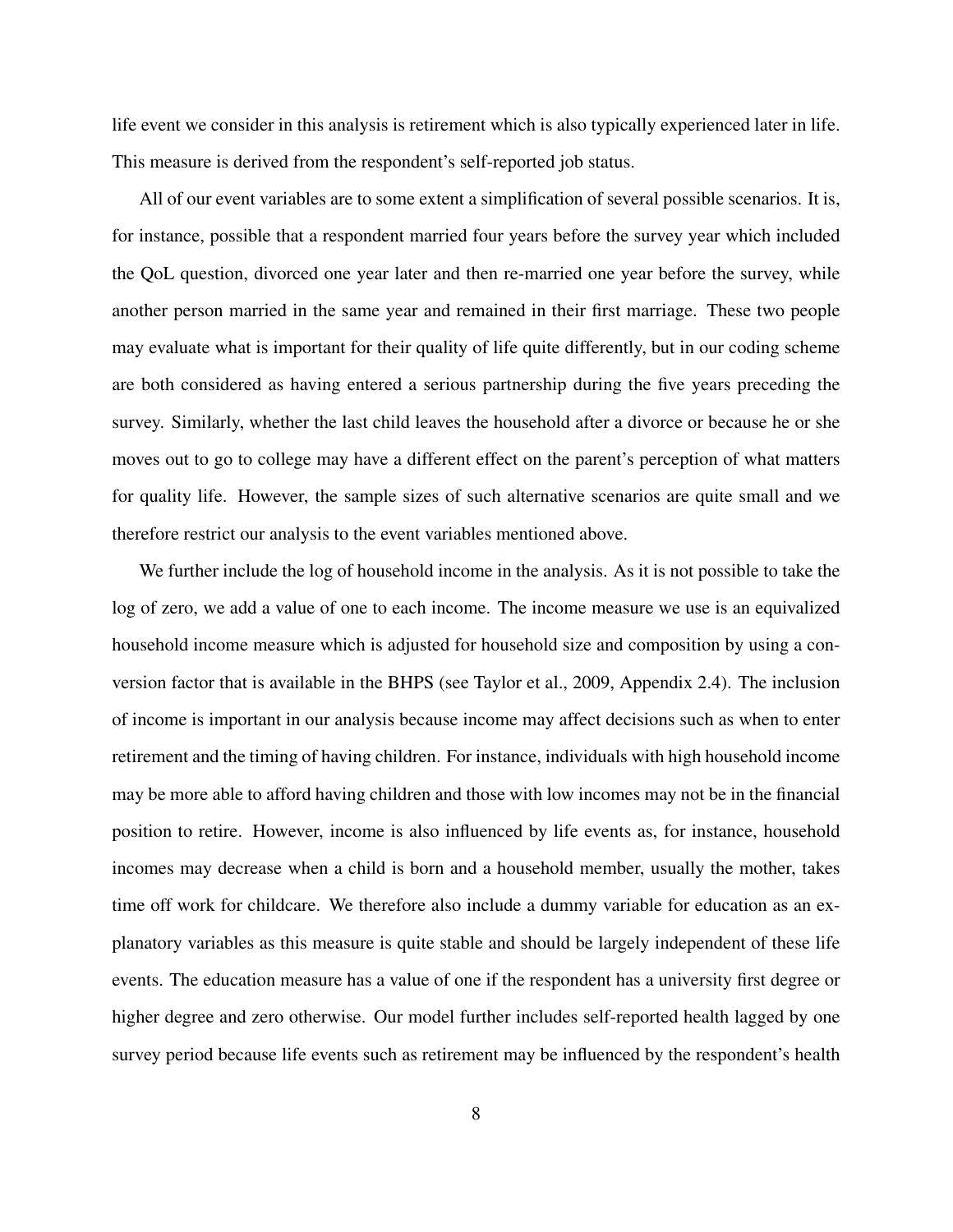status. The health status measure indicates on a scale from 1 to 5, with 1 being "very poor" and 5 "excellent", how the respondent rates his health over the last 12 months compared to people of his own age. Descriptive statistics of all explanatory variables can be found in Table 1.

#### 3.3 Methods

We model the dependent binary variable QoL using a probit specification (for a similar treatment see Ferrer-i-Carbonell, 2005). The following model describes the latent, unobservable variable QoL<sup>∗</sup> :

$$
QoL_{nt}^{*} = \alpha + \beta age_{nt} + \gamma gender_n + \tau T_t + \varepsilon_{nt}
$$
\n(1)

where

$$
\varepsilon_{nt} = v_n + \eta_{nt} \tag{2}
$$

and *n* denotes the individual, *t* denotes time, and  $\varepsilon_{nt}$  captures the unobservables. We model the error term  $\varepsilon_{nt}$  using individual random effects, where  $v_n$  is the individual random effect and  $\eta_{nt}$ is the usual error term. The individual random effects account for characteristics that are constant within each individual over time. These stable, unobservable characteristics include personality traits such as optimism or extroversion, which might generally bias individual evaluations. The error terms are assumed to be random and not correlated with the observable explanatory variables.

The inclusion of fixed time effects  $T$  – the dummy variables for the 2002 and 2007 waves – accounts for the differences between all waves that are the same for all individuals, such as political events or macroeconomic changes. The model further accounts for age in order to capture changes by age within and across individuals. The results of this model are presented in Table 3.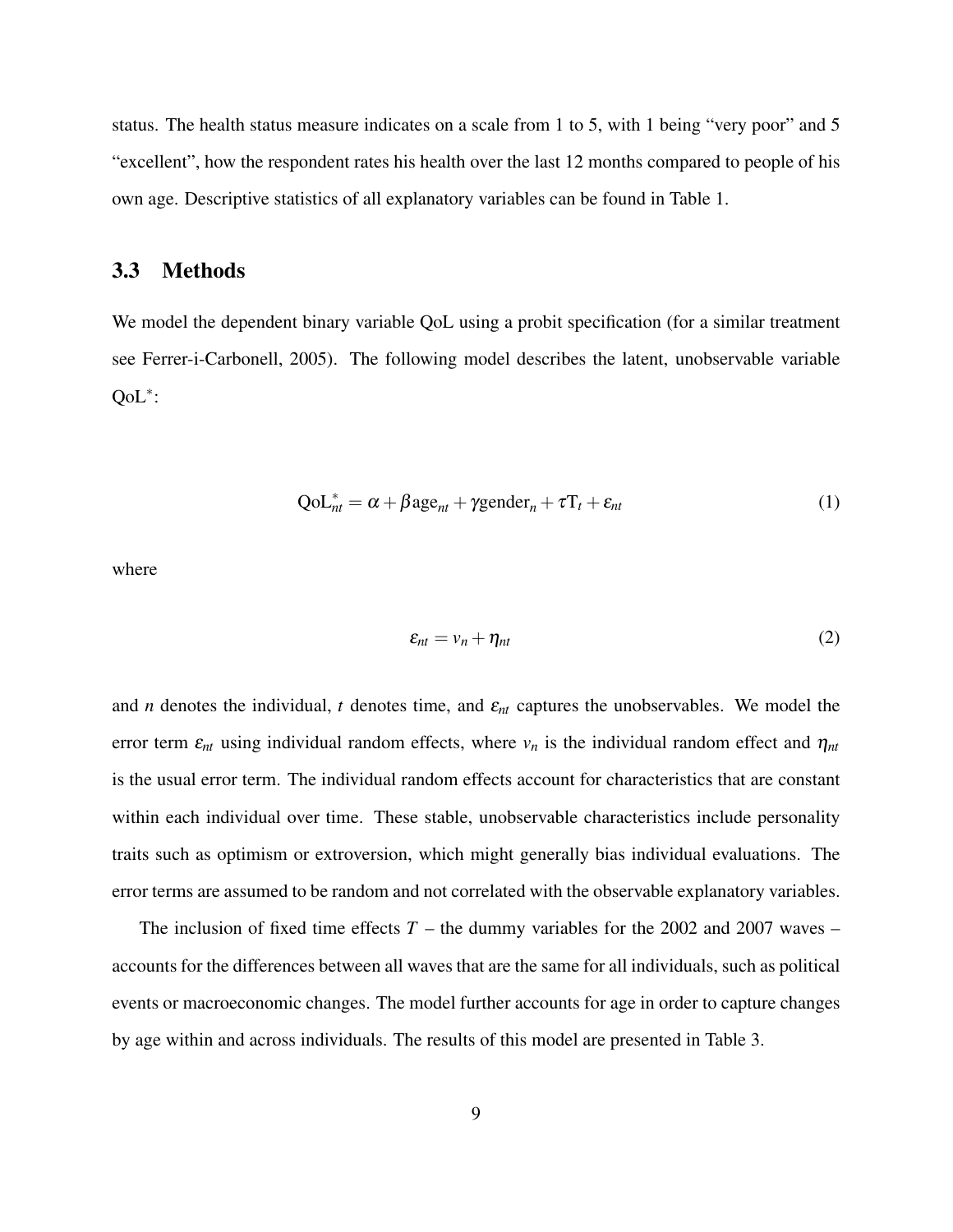In our second model, we include as additional covariates a set of *k* explanatory variables – life events and interactions of these life events with gender – denoted by *x* in equation 3. Further covariates include income, education and lagged self-reported health.

$$
QoL_{nt}^{*} = \alpha + \beta age_{nt} + \gamma gender_n + \tau T_t + \sum_{k} \delta_k x_{k,nt} + \varepsilon_{nt}
$$
\n(3)

where

$$
\varepsilon_{nt} = v_n + \eta_{nt} \tag{4}
$$

The error terms are assumed to be random and not correlated with the observable independent variables. However, as has also been pointed out by Ferrer-i-Carbonell (2005), the individual random effects *v<sup>n</sup>* include unobservable time-invariant individual characteristics such as intelligence, which are assumed not to be correlated with explanatory variables such as income. Similar to Ferrer-i-Carbonell (2005) we apply a Mundlak transformation (Mundlak, 1978) to account for this problem (see also Hsiao, 1986). In this specification, some of the observable variables are associated with the individual random effects by assuming the following composition of the individual random effects:

$$
v_n = \sum_j \lambda_j \bar{z}_{j,n} + \omega_n \tag{5}
$$

In this specification a subset  $z_{j,n}$  of the observable variables  $x_{k,n}$  are assumed to be correlated with the individual random effect, where  $j \leq k$ . This correlation is denoted by  $\lambda_j \bar{z}_{j,n}$  where  $\bar{z}_j$  is the mean of  $z_j$  over time. In our model, the explanatory variables that are likely correlated with time-invariant individual characteristics such as optimism and intelligence and are therefore part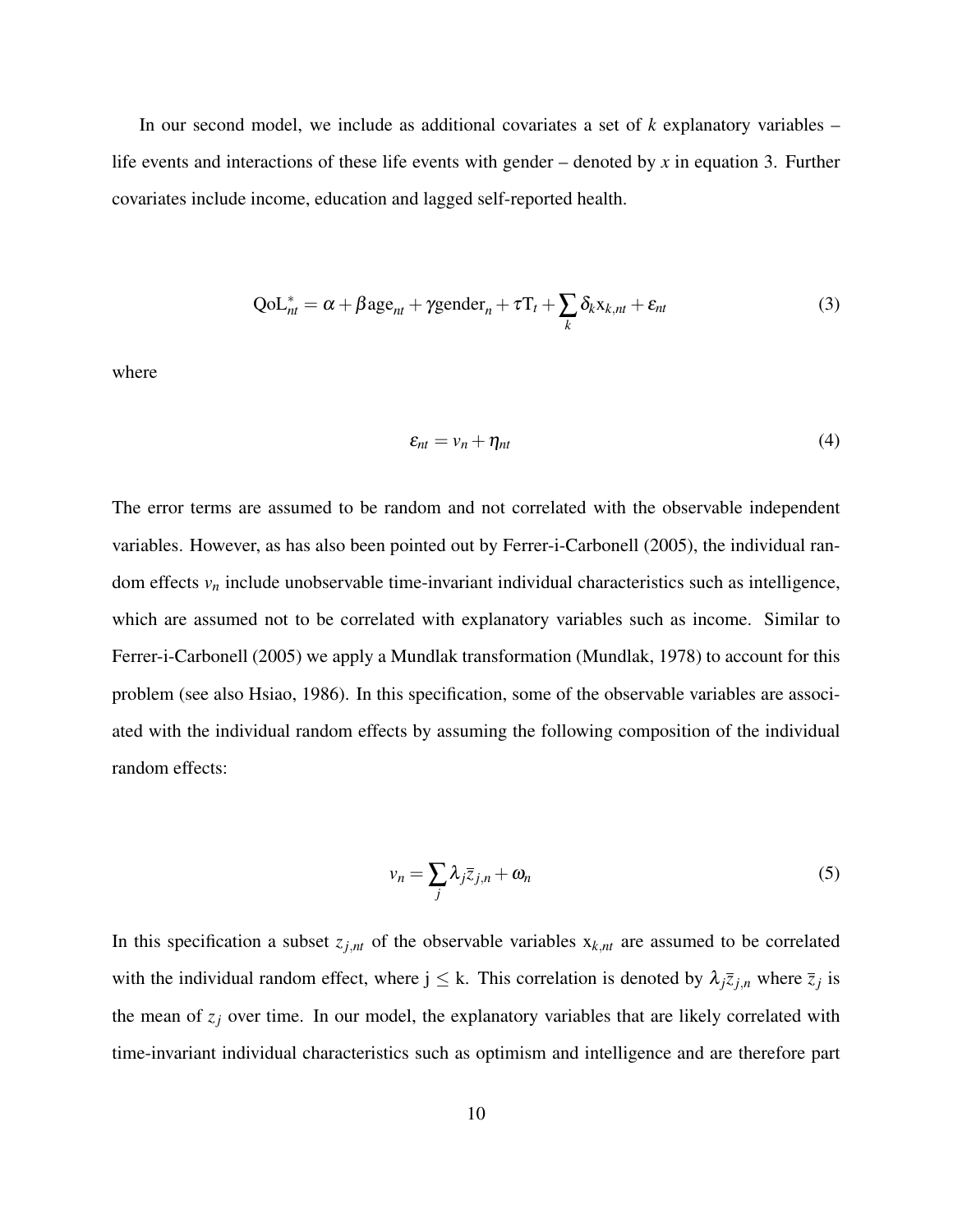of the subset *zj*,*nt* include income and education. It has been found that personality changes with age (e.g. McCrae et al., 1999) and we therefore also include age in the subset  $z_{j,nt}$ . Incorporating the Mundlak transformation, our model is now of the following form:

$$
QoL_{nt}^{*} = \alpha + \beta age_{nt} + \gamma gender_n + \tau T_t + \sum_{k} \delta_k x_{k,nt} + \sum_{j} \lambda_j \bar{z}_{j,n} + \omega_n + \eta_{nt}
$$
(6)

The results of this model are presented in Tables 4-6. We also estimated all the regressions in this paper using a logit specification with individual fixed effects and found the results to be very similar (results not shown). As demonstrated by Ferrer-i-Carbonell and Frijters (2004) these two approaches usually yield similar results. For the regressions, we use only the eight QoL items as dependent variables that were mentioned by, on average, more than ten per cent of respondents. As we describe in the next section, the remaining eight items include quite broad categories such as "other material" or "spiritual" mentions which are more difficult to interpret as they contain quite heterogenous responses.

### 4 Results

#### 4.1 Life course changes

Are concepts of quality of life stable over the life course or do they vary with age and between genders? Our analysis indicates that concepts of quality of life do not remain stable over the life course. Both men and women mention health as being an important part of their own quality of life more often than any other item overall. However, at young ages, both genders are more likely to mention family and finances than health (Table 2). The percentage of respondents who mention health increases notably with age (Figure 1), with women continuously reporting health more often than men until late in life. The importance of family for one's quality of life diminishes somewhat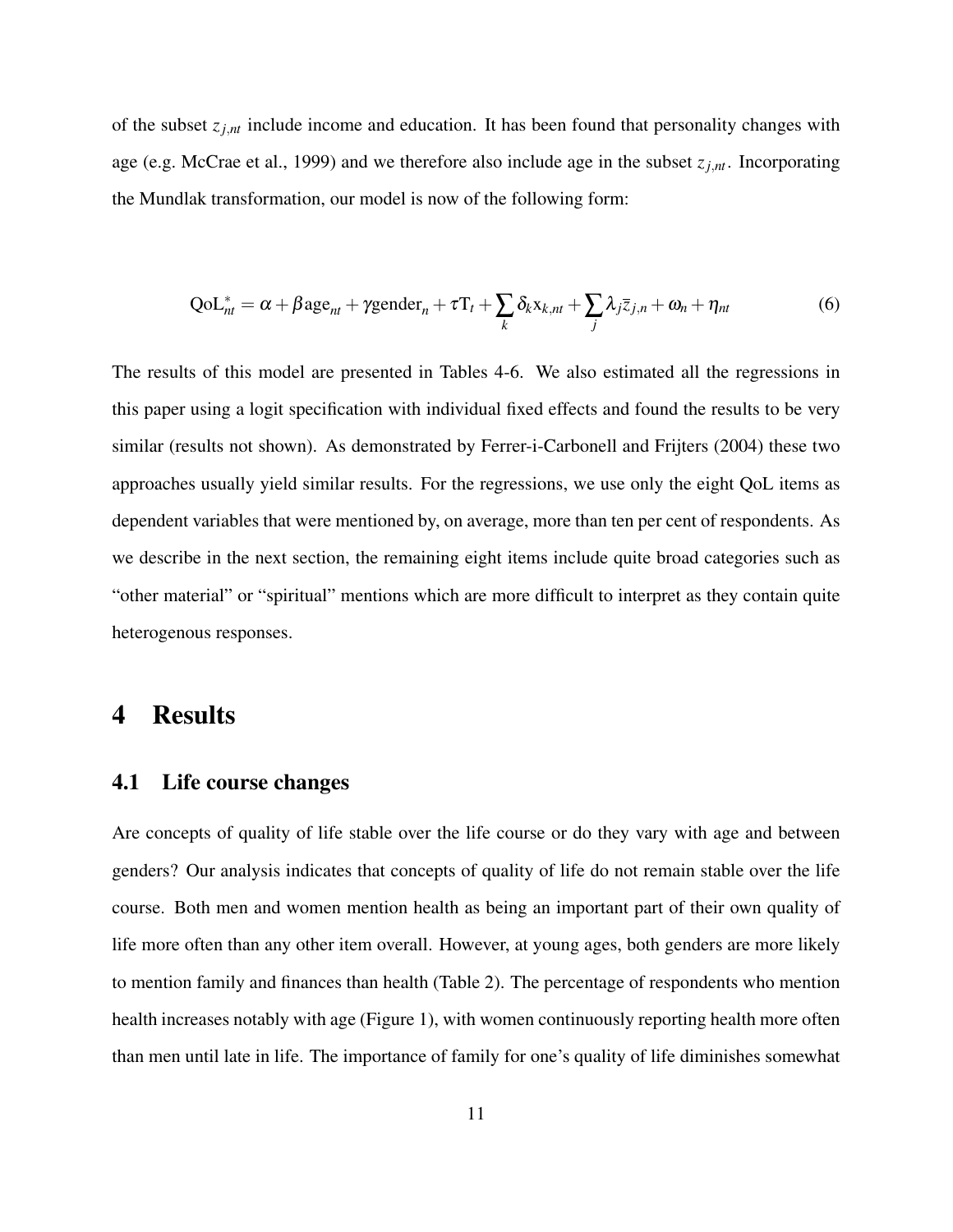with age (Figure 2) and could be related to life events such as the dissolution of unions or children leaving the home. These results are consistent with previous research using American data which shows that with age fewer people consider a happy marriage to be part of the good life (Plagnol and Easterlin, 2008).

On average, men mention finances more often than women and for both genders the importance of finances declines with age. Similarly, friends, home comforts and employment are reported less at old age, whereas the importance of leisure and freedom increases (Table 2). Almost all categories display significant gender differences. In the following, we will concentrate on the first eight items listed in Table 2, which are, on average, mentioned by more than ten per cent of the population.

The data include only three survey years spaced five years apart. The means reported in Table 2 are therefore based on the responses of individuals from vastly different birth cohorts. For instance, all the observations for the lower age category (15-25 years) are from people who were born between 1972 and 1992, whereas members of the 65 and above age group were all born before 1942. It is possible that members of the 15-25 age group will place considerably less importance on health and other items once they reach age 65 than the old age group shown here. However, our data support a life course rather than a cohort interpretation of why quality of life perceptions change over time. Although our data span only ten years, probit regressions with individual random effects (see Equation 1) largely confirm the life course trends suggested by the means. As people age, they place more importance on health and leisure, while concentrating less on family, finances, happiness, friends, home comforts and employment (Table 3). Women are more likely than men to mention health, family and happiness, but this gender difference diminishes somewhat with age, as evidenced by the significant, negative interaction between gender and age. Similarly, men are more likely to mention friends, leisure and employment, and the gender difference in these domains decreases with age as well, except for employment. We include time fixed-effects in the form of indicator variables for the 2002 and 2007 waves – waves 12 and 17 in the survey – to account for general changes between our three waves. Although the age variable does not allow us to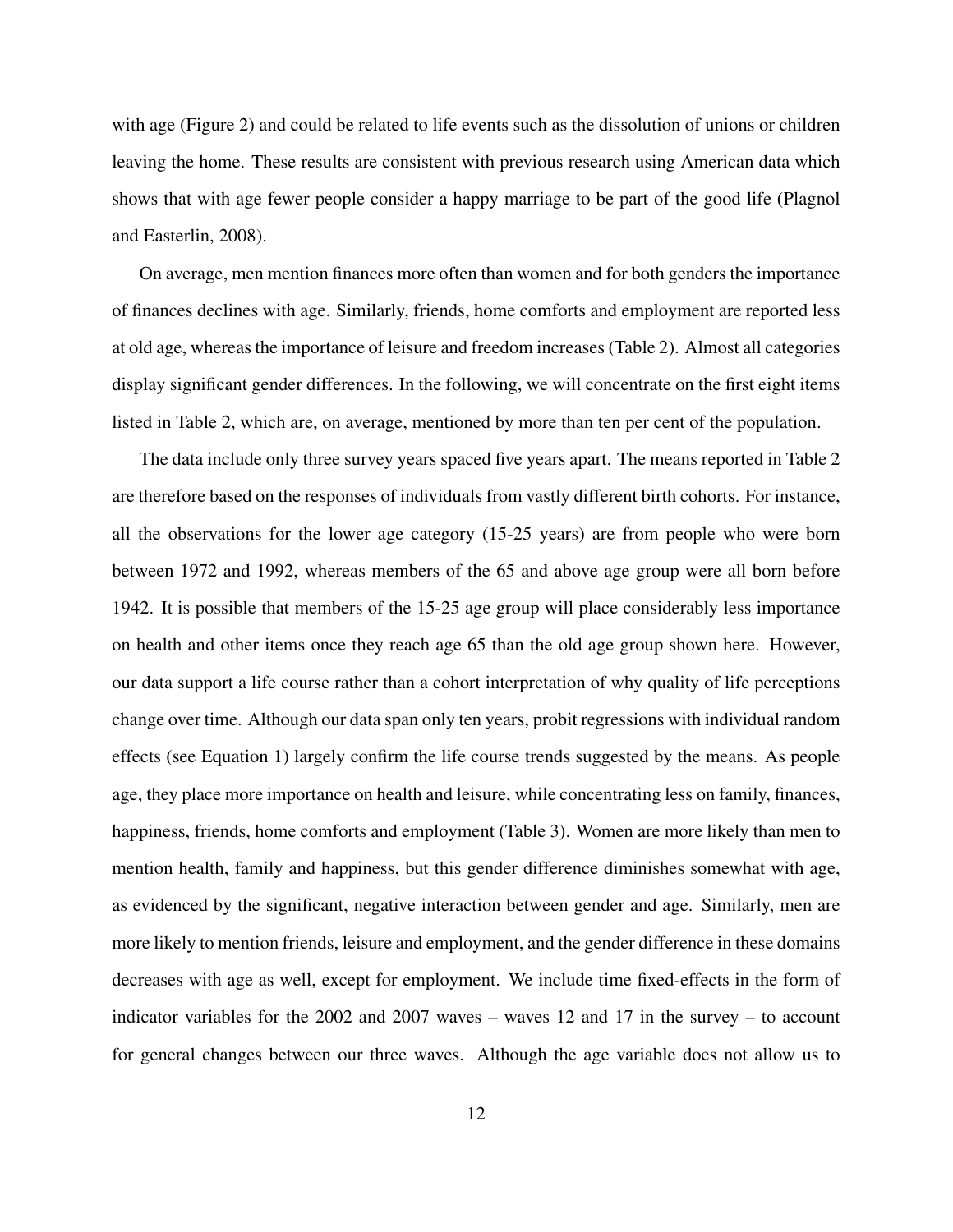distinguish clearly between within-individual changes and between-individual age differences, we can assume that age differences in concepts of quality of life are not merely based on differences in age-group sample composition across time, but do also occur for individuals over a time span of ten years.

#### 4.2 Life events

We have established that perceptions of what matters for quality of life change considerably with age for both men and women. People might simply change their concept of quality of life because they mature and develop a different outlook on life, but a more reasonable explanation would be that through life experiences individuals shift their priorities. For instance, the importance of family might only be salient after one is in a committed partnership or after the birth of a child. In a regression age would largely proxy for such life events, although the effects of two events might cancel each other out.

We test the hypothesis that concepts of quality of life are shaped by life events through the example of four events which were experienced by a sufficiently high number of people between 1997 and 2007. These events include entering a committed partnership through either marriage or cohabitation, the birth of a first child, the last child leaving the home, and retirement. We further distinguish between changes in perceptions of quality of life up to five years after the event and more lasting changes, measured more than five years later.

Indeed, entering a committed relationship, such as marriage or cohabitation, led people to mention family, happiness and home comforts more often than before, while friends were considered less important for one's quality of life and there was also a slight decrease in mentions of employment (Tables 4-6). Except for the mention of happiness, home comforts and employment, these changes persisted even more than five years after the start of the relationship. These changes applied equally to men and women, thus refuting the assumption that women might be more focused on family after entering a relationship. In addition, both genders were more likely to mention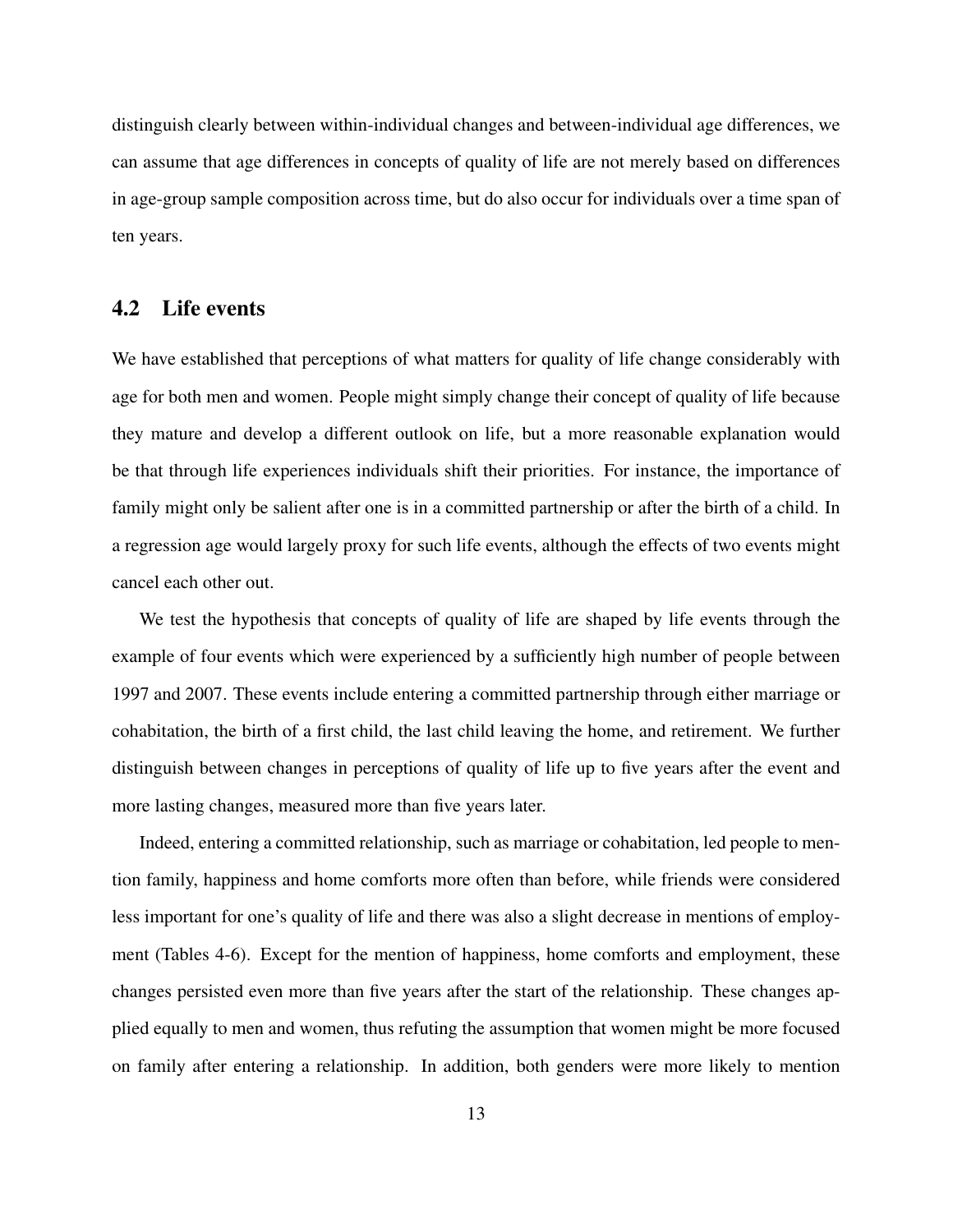health and finances as an important part of quality of life six or more years after entering a serious relationship.

Respondents who experienced the birth of their first child between any of the three survey years were more likely to mention family than before the event. They were also less likely to mention friends, finances and employment, but none of these changes differed significantly between men and women in the short-term. Increased mentions of family continued until more than five years after the birth, as did less frequent mentions of friends. However, more than five years after the event, women were even to a greater extent less likely than men to consider friends as being important for quality of life, and they were also more likely to mention happiness. We thus observe some – though not large – differences in the effect of children on perceptions of quality of life of men and women.

It is perhaps not surprising that both genders were more likely to mention family as an important aspect of their quality of life five or more years after the birth of their first child. After all, most people still share the same household with their child when it is 5 years or older and the event of having a child is therefore salient in their daily lives. What happens once the last child leaves the household and parents are confronted with an empty nest? Will they be less likely to mention the importance of family if they are not in daily contact with their children? Our analysis did not show any short-term changes in perceptions of quality of life after the last child has left the household – neither for women nor for men, except for a slight decrease in the mentions of friends. However, more than five years after the event both men and women were less likely to mention family and somewhat more likely to mention health and employment.

Another event that occurs towards the end of the life course is retirement, and for this life transition one can observe several changes in perceptions of quality of life. Within five years of retirement men were more likely to mention health, but later on both genders were less likely to mention it than before. Family and, not surprisingly, employment were mentioned less after retirement, while friends gained in importance. These effects continued on more than five years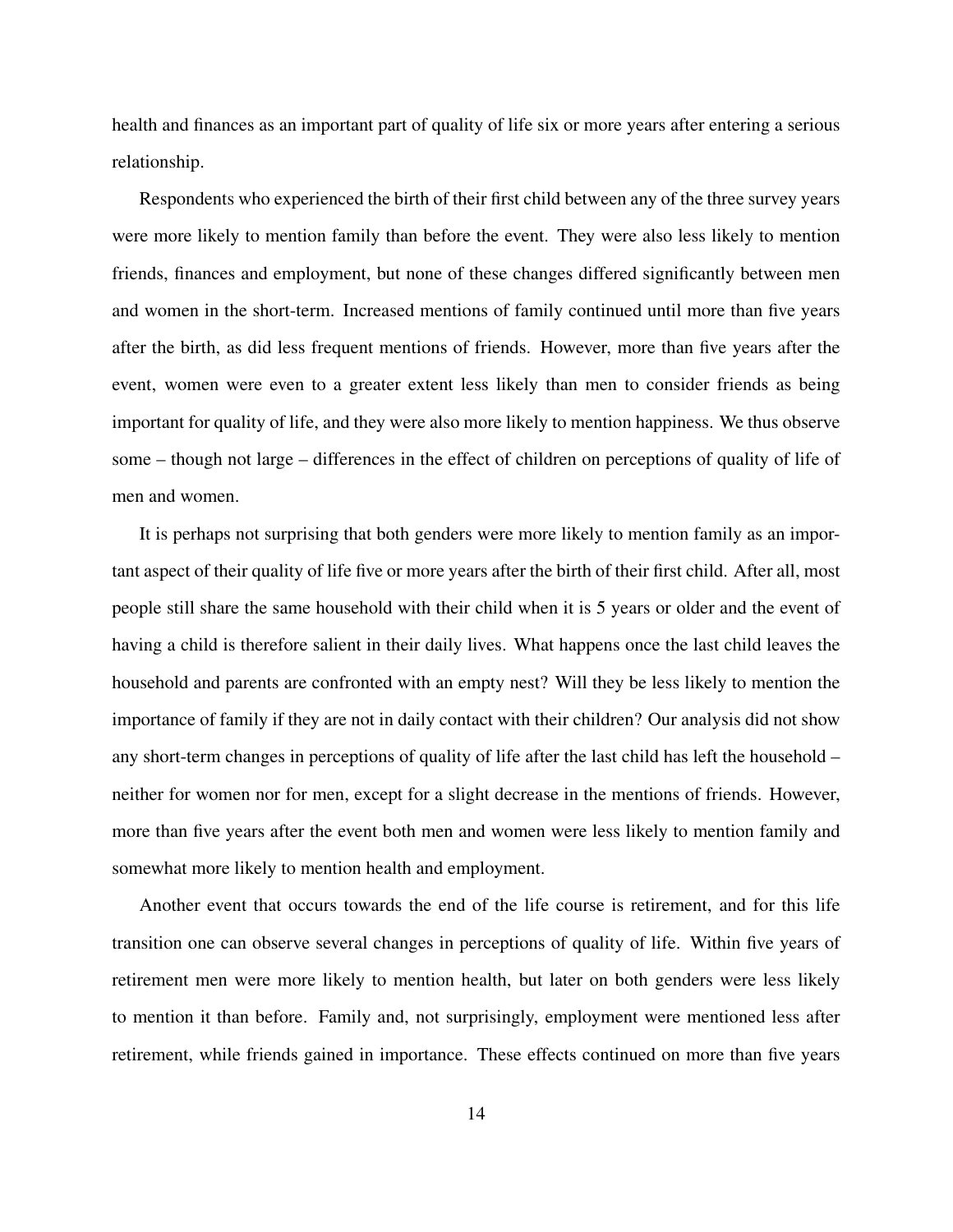after retirement, indicating that people who have retired noticeably shift their perceptions. In addition, both genders were somewhat more likely to mention finances right after retirement, and less likely to mention happiness more than five years after retirement.

To evaluate the extent to which each life event impacts on one's perception of quality of life, we also include marginal effects in Tables 4-6. We calculate the marginal effects for the probit specification with random effects where the explanatory variables are set at their mean values and the random effects are set at zero. Our four life events are coded as dummy variables where a value of one indicates that the individual experienced the life event and zero otherwise. The marginal effects of the life events therefore indicate the mean change in the probability of a person mentioning an item as being important for their quality of life once they have experienced that event.

The interpretation of the marginal effects is relatively straightforward and we therefore restrict ourselves to describing the marginal effects of a few selected variables. The marginal effects reported in Table 4 indicate that individuals who became parents for the first time during the five years preceding the survey year are, on average, 25.6 per cent more likely to mention family than others. More than five years after the arrival of their first child, they are still about 16.4 per cent more likely to mention family than others. With regards to other shifts in family priorities, the effect of entering a significant relationship is considerably less pronounced, with an average increase of 6.5 per cent in family mentions shortly and also more long-term after the beginning of the partnership.

#### 5 Discussion

Our analysis showed that people's perceptions of what matters for QoL change over the life course. However, these shifts in priorities may be affected by a focusing effect or focusing illusion (Schkade and Kahneman, 1998). A focusing effect describes how people judge some aspects of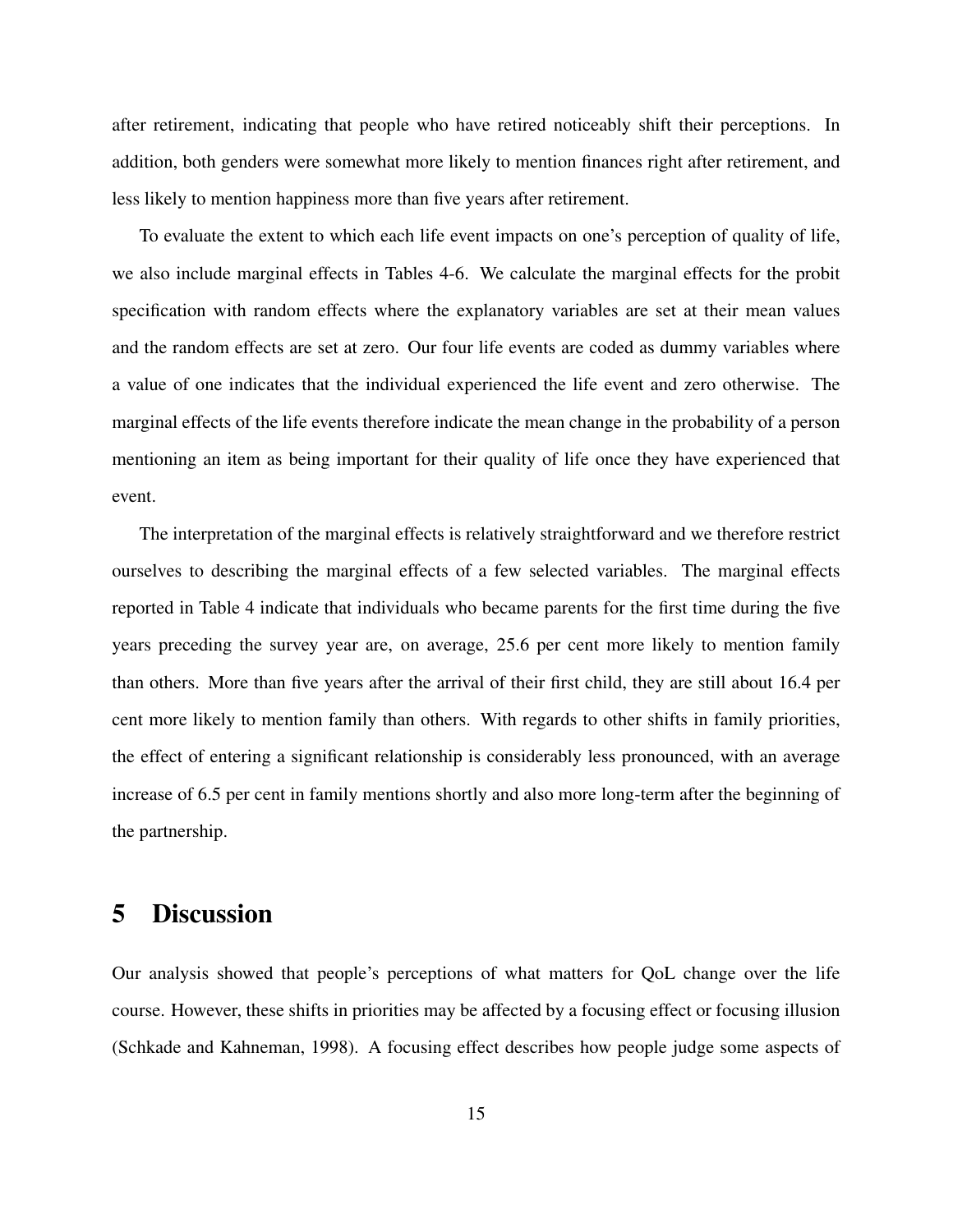their own or another person's life to be more important for their life than they actually are. Thus, the salience of recent events like the birth of a child may lead individuals to believe that these events will have a greater impact on their QoL than is actually the case. In a recent study Powdthavee (2009) found that people who became severely disabled eventually reverted to their previous levels of satisfaction in various domains of life, with the exception of satisfaction with health and income which remained significantly lower than before the onset of disability. As these are only two domains affecting overall life satisfaction, the overall well-being of disabled individuals may not be as low as others may assume because third persons tend to overestimate the effect of one aspect of life on life overall.<sup>2</sup> To fully investigate whether such focusing effects are present in the current study one would need to analyze whether the relative importance of life domains that are affected by the life events studied here changes after these life events have taken place. However, such an analysis would be beyond the scope of this paper.

It is also possible that the sequence of questions in a survey matters because the respondent's attention is drawn to specific events in their life. Strack et al. (1988) found that college students who were asked about their dating history before answering questions on their own happiness showed a much larger correlation between dating history and subjective well-being than students who answered the happiness question first. This study also demonstrates that the context in which subjective well-being questions are asked matters. It is therefore possible that such focusing and context effects may play a large role in our study because the open-ended quality of life questions were asked at the very end of the survey. However, our analysis showed an association between perceptions of what matters for QoL and events that occurred more than five years ago where the salience of the event would be less pronounced than for more recent changes in life circumstances.

It needs to be pointed out that we cannot completely rule out reverse causality as it is possible that an individual's perception of quality of life influences which events they will experience.

 $2$ In their seminal study Brickman et al. (1978) found the subjective well-being of paraplegics to be not as low as others would expect.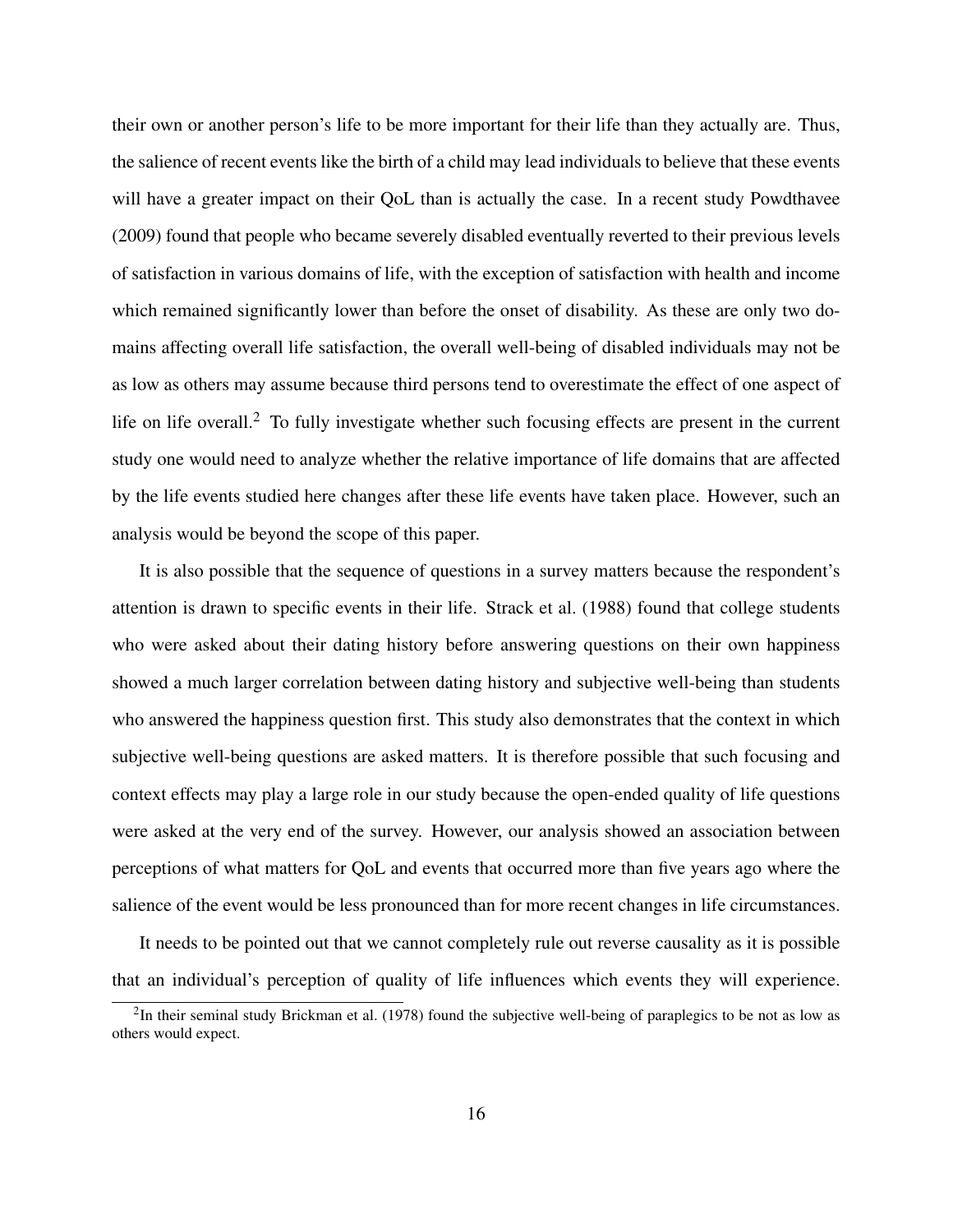For instance, someone who believes in the importance of family is probably more likely to enter a long-term partnership and have children than someone who considers their career to be more important. Our analysis does show perceptions of quality of life before and after several life events, but as the survey years are spaced five years apart we do not observe at exactly what point in time individuals' perceptions change. If reverse causality does indeed exist our estimated coefficients and the significance of the results may be overestimated.

It would also be interesting to see to what extent people's conceptualizations of quality of life influence their *evaluations* of QoL, as measured by life satisfaction, happiness or the 12-item General Health Questionnaire (Goldberg, 1978). Previous research has shown that life events such as marriage (Lucas et al., 2003; Zimmermann and Easterlin, 2006), divorce (Lucas, 2005; Clark et al., 2008) or unemployment (Lucas et al., 2004; Clark and Oswald, 1994; Winkelmann and Winkelmann, 1998) often have a short- or long-term impact on subjective well-being. However, to our knowledge it has not yet been empirically shown to what extent changes in evaluations of QoL are correlated with changes in conceptualizations of QoL. A detailed analysis of such an association, however, would be beyond the scope of the current study, and will be left for further research. The present study nevertheless provides informative empirical evidence on how perceptions of quality of life differ between genders and change over the life course, particularly after life events.

### 6 Conclusion

We hypothesized that perceptions of quality of life are not a stable concept over the life course and expected significant differences between men and women. Indeed, life events – most notably entering a partnership and retirement – seem to influence what people consider to be important in life. However, men and women mostly reacted equally to life events although overall perceptions of quality of life differ between the two genders.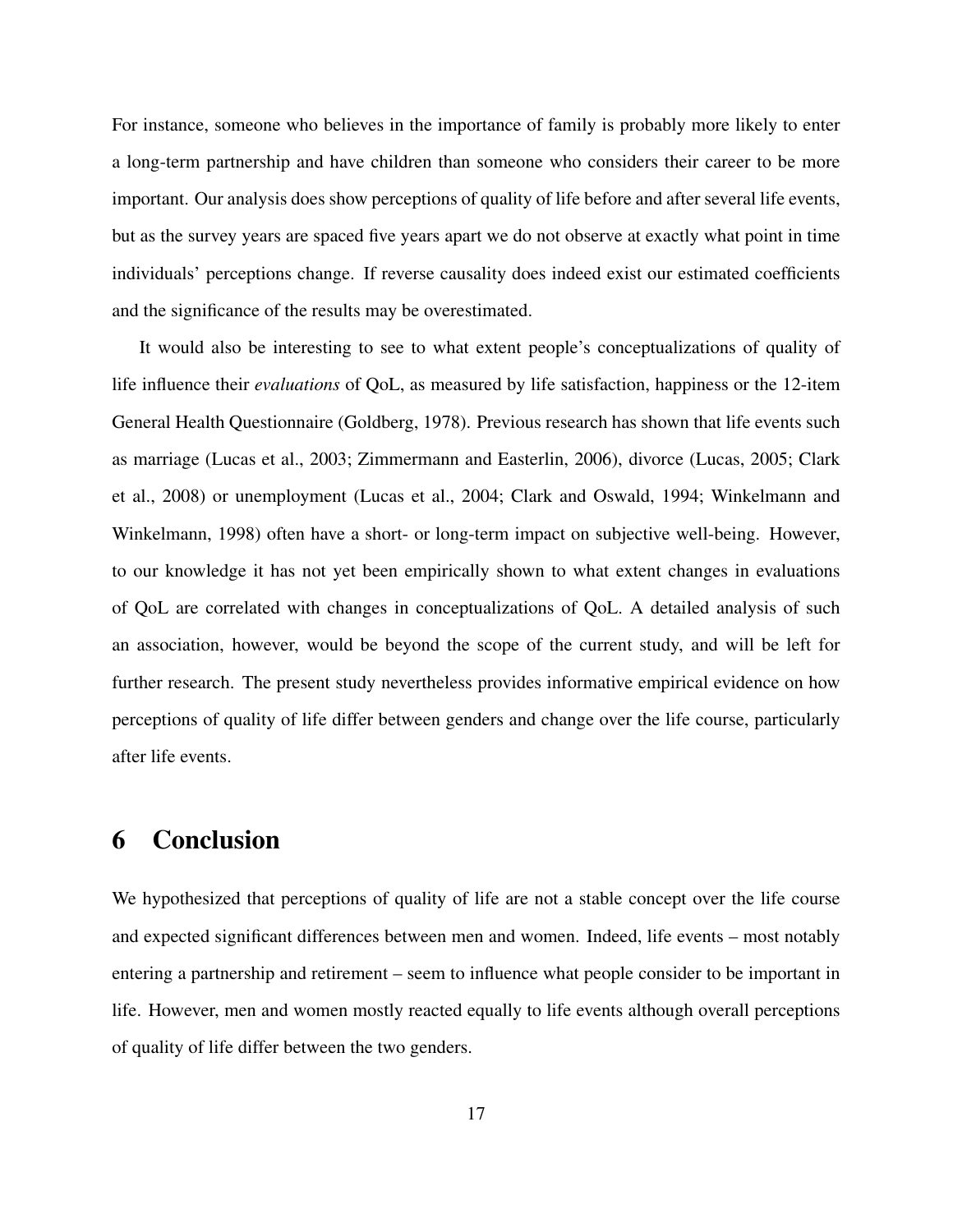Although women are more likely to take on childcare responsibilities, both men and women shift their priorities towards family, away from friends, after the birth of a first child. Parenthood as a turning point does therefore not seem to be strongly influenced by the amount of time that each partner potentially devotes to childcare. Similarly, we do not find gender differences in changes in perceptions of quality of life when the last child leaves the household. Our analysis suggests that the turning points studied here are not gender specific concerning perceptions of quality of life. We only observe small gender differences in such perceptions with regards to retirement.

Among the four life events that we have considered here, entering a partnership and retirement seem to have the largest effects of perceptions of quality of life. Life events do indeed explain some of the changes in concepts of quality of life with age, but after controlling for these events we still observe significant changes over the life course, which are indicated by significant age coefficients (Tables 4-6). Of course, there are many other changes in circumstances that could lead to changes in one's concept of quality of life which were not included in our analysis due to data limitations. For instance, someone who made new friends between any two survey years might subsequently report a higher importance of having good friends, but unfortunately the range of possible life changes are too numerous to capture in full.

However, the life events studied here to some extent explain the age pattern of mentions of family that we considered earlier (Figure 2). More people in their mid 20s and early 30s consider family to be important for quality of life. This is roughly the age range when people usually enter long-term partnerships and start families. The importance of family diminishes later in life when children leave the household and individuals enter retirement. Our results thus support a life course rather than a cohort explanation for differences in perceptions of quality of life across ages. The present study thus implies that it is important for further research on quality of life to take a life course perspective as changes in the conceptualization of quality of life may be linked to life course events.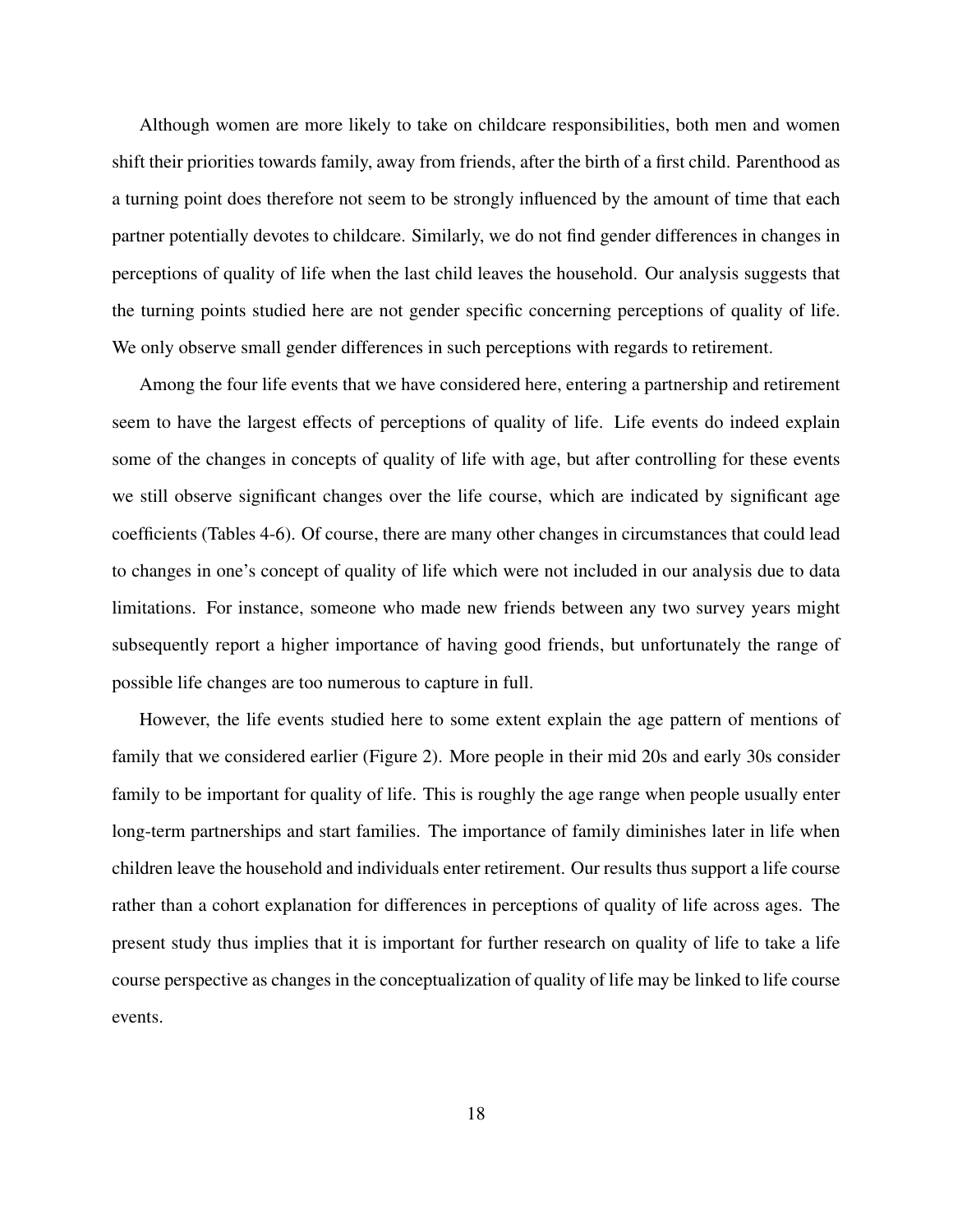## Figures



Figure 1: Percentage of respondents who consider *Health* to be important for quality of life, by gender (1997, 2002 and 2007)



Figure 2: Percentage of respondents who consider *Family* to be important for quality of life, by gender (1997, 2002 and 2007)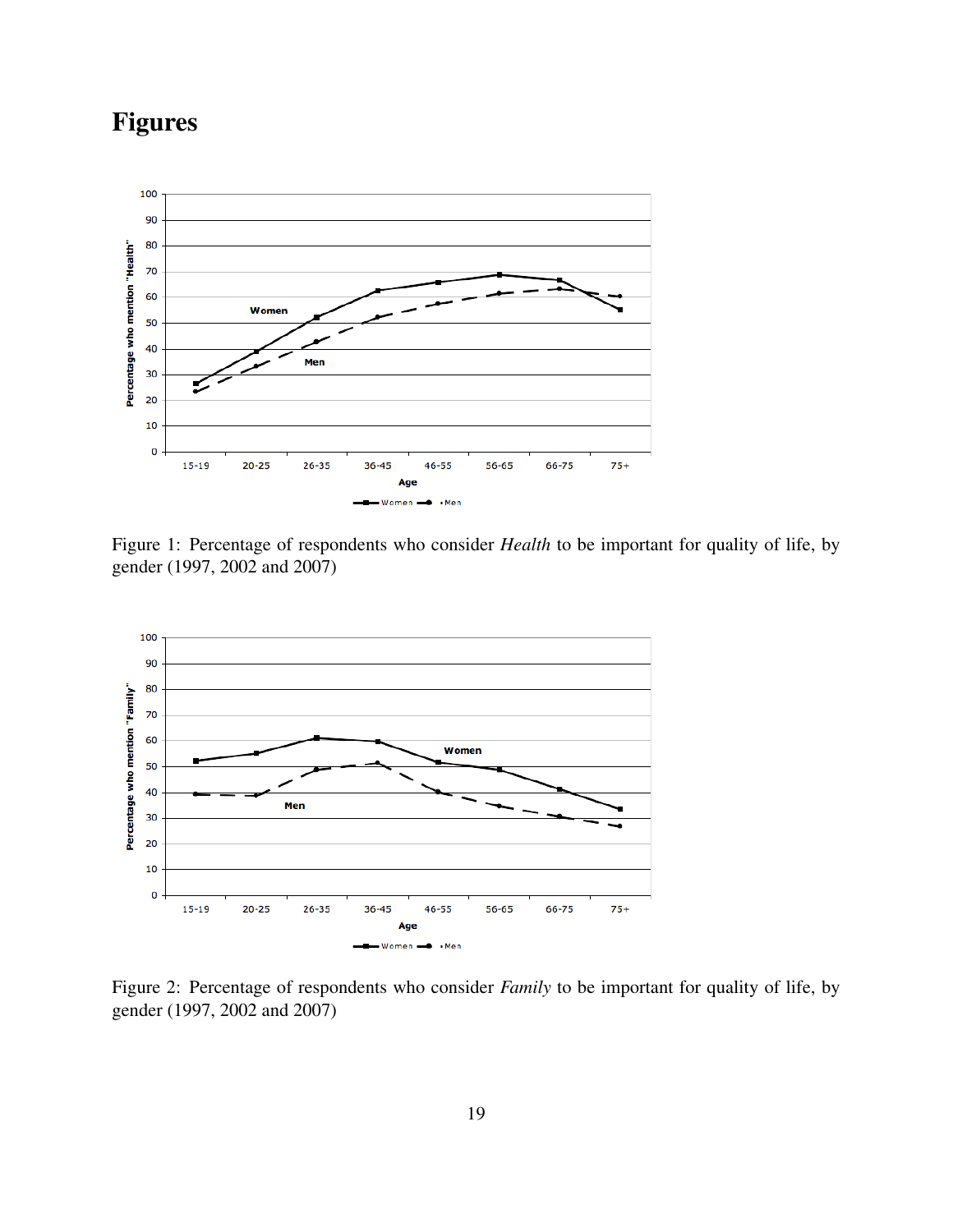## Tables

| Table 1: Descriptive statistics for those who answered QoL question (pooled data 1997, 2002 and |  |  |
|-------------------------------------------------------------------------------------------------|--|--|
| 2007)                                                                                           |  |  |

| Variable                                                           | n      | Mean  | Std. dev. | Min            | Max   |
|--------------------------------------------------------------------|--------|-------|-----------|----------------|-------|
| Female                                                             | 40,248 | 0.545 | 0.498     | $\theta$       |       |
| Age                                                                | 40,247 | 45.65 | 18.69     | 15             | 100   |
| Enter partnership, last 5 years                                    | 40,248 | 0.045 | 0.205     | $\overline{0}$ |       |
| Enter partnership, $> 5$ years                                     | 40,248 | 0.281 | 0.449     | $\overline{0}$ |       |
| Child born, last 5 years                                           | 40,248 | 0.025 | 0.156     | $\Omega$       |       |
| Child born, $>$ 5 years                                            | 40,248 | 0.112 | 0.315     | $\overline{0}$ |       |
| Last child leaves home, last 5 years                               | 40,248 | 0.049 | 0.215     | $\theta$       |       |
| Last child leaves home, $>$ 5 years                                | 40,248 | 0.022 | 0.146     | $\theta$       |       |
| Retired, last 5 years                                              | 40,248 | 0.047 | 0.211     | $\Omega$       |       |
| Retired, $>$ 5 years                                               | 40,248 | 0.075 | 0.264     | $\overline{0}$ |       |
| Log (equivalized household income $+1$ )                           | 40,248 | 9.88  | 0.869     | $\Omega$       | 13.21 |
| Lagged health status, $1 = \text{very poor}, 5 = \text{excellent}$ | 36,298 | 3.84  | 0.941     | 1              | 5     |
| University first or higher degree                                  | 39,709 | 0.126 | 0.332     | $\Omega$       |       |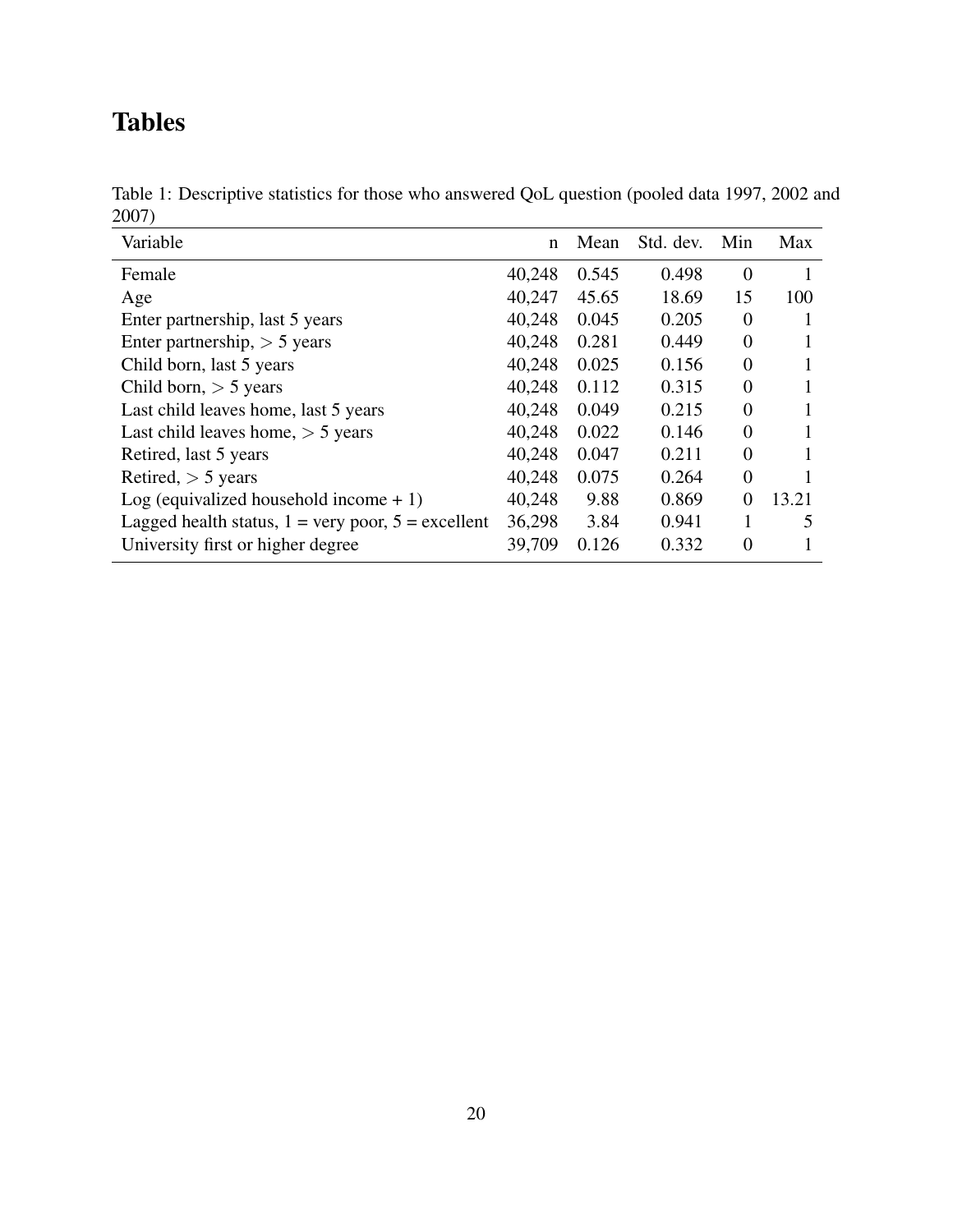|                | Women     |       |        |           | Men   |        |  |
|----------------|-----------|-------|--------|-----------|-------|--------|--|
| Age            | $15 - 25$ | > 64  | all    | $15 - 25$ | > 64  | all    |  |
| Health         | 33.78     | 61.95 | 57.33  | 29.02     | 62.29 | 50.33  |  |
| Family         | 54.05     | 38.57 | 52.35  | 38.96     | 29.42 | 41.10  |  |
| Finance        | 38.64     | 20.90 | 33.21  | 40.99     | 27.68 | 38.14  |  |
| Happiness      | 29.75     | 16.32 | 27.86  | 23.69     | 16.40 | 23.33  |  |
| Friends        | 36.13     | 19.53 | 20.09  | 33.12     | 11.16 | 15.65  |  |
| Leisure        | 10.84     | 23.36 | 15.08  | 18.33     | 24.39 | 19.31  |  |
| Home comforts  | 15.58     | 11.77 | 12.36  | 14.88     | 10.27 | 11.74  |  |
| Employment     | 19.45     | 0.63  | 9.33   | 23.56     | 1.49  | 13.94  |  |
| Misc other     | 8.27      | 10.10 | 8.36   | 7.20      | 8.29  | 7.81   |  |
| Time for self  | 5.00      | 3.58  | 7.74   | 6.26      | 5.00  | 10.00  |  |
| Freedom        | 4.52      | 12.07 | 6.93   | 5.49      | 10.70 | 7.59   |  |
| Other material | 11.85     | 6.50  | 6.47   | 10.94     | 6.92  | 6.75   |  |
| Other personal | 6.55      | 4.46  | 4.97   | 6.36      | 3.75  | 4.79   |  |
| Spiritual      | 1.72      | 7.96  | 3.91   | 2.52      | 6.16  | 3.64   |  |
| Environment    | 2.60      | 3.39  | 3.77   | 4.58      | 6.40  | 6.52   |  |
| Negatives      | 1.69      | 4.78  | 3.47   | 2.81      | 4.73  | 4.21   |  |
| N              | 3,543     | 4,307 | 21,945 | 3,098     | 3,280 | 18,303 |  |

Table 2: Quality of life mentions by age and gender (pooled data 1997, 2002 and 2007)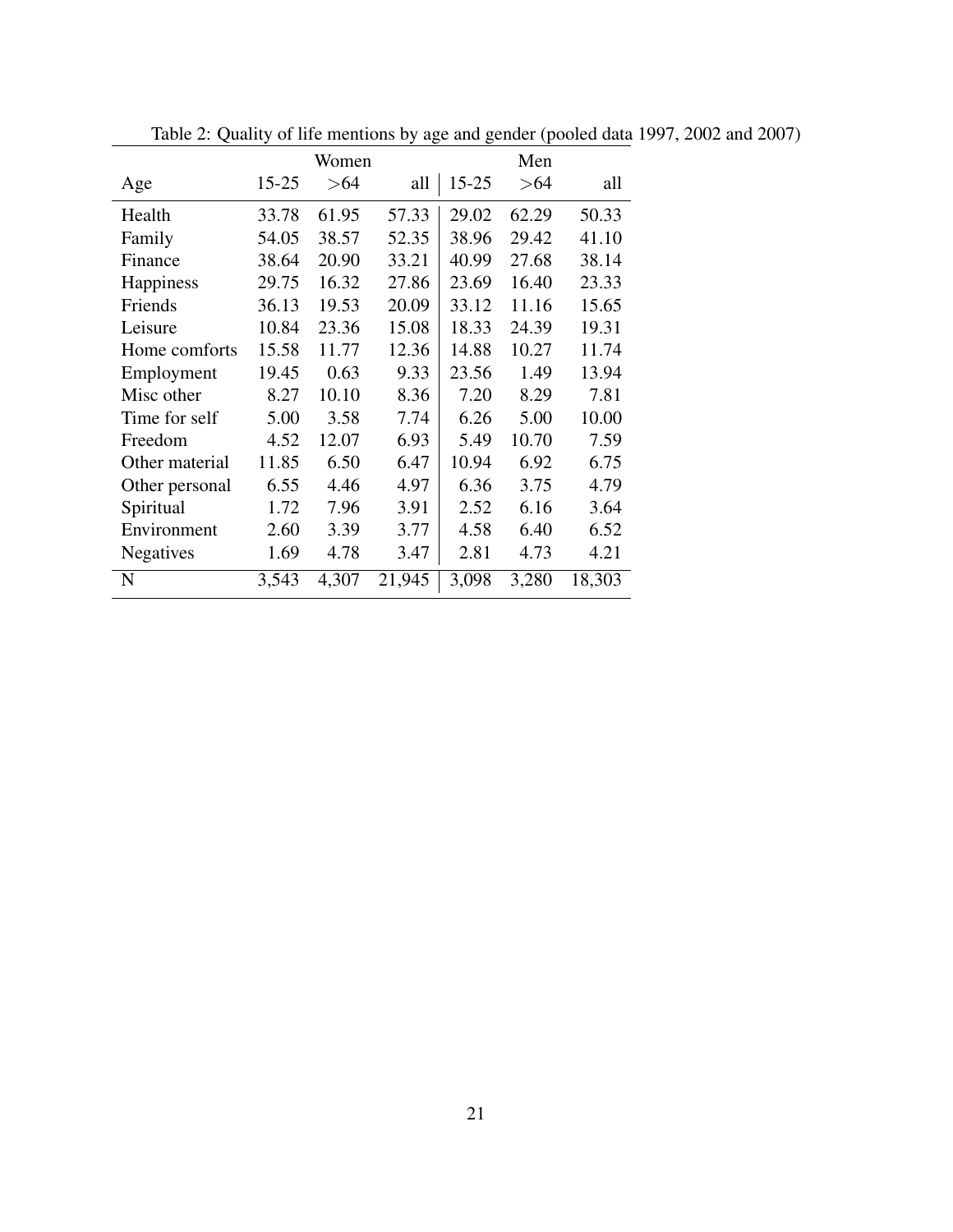|                 | Health      | Family      | Finance      | Happiness   |
|-----------------|-------------|-------------|--------------|-------------|
| Female          | $0.419***$  | $0.450***$  | $-0.052$     | $0.389***$  |
|                 | (9.06)      | (10.20)     | $(-1.19)$    | (9.05)      |
| Age             | $0.019***$  | $-0.009***$ | $-0.008$ *** | $-0.006***$ |
|                 | (25.97)     | $(-12.99)$  | $(-12.61)$   | $(-8.48)$   |
| Age x female    | $-0.005***$ | $-0.002*$   | $-0.002*$    | $-0.005***$ |
|                 | $(-4.81)$   | $(-2.29)$   | $(-2.48)$    | $(-5.67)$   |
| 2002 wave dummy | $0.101***$  | $0.137***$  | $-0.113***$  | $-0.003$    |
|                 | (5.45)      | (7.52)      | $(-6.20)$    | $(-0.15)$   |
| 2007 wave dummy | 0.032       | $0.355***$  | $-0.083***$  | $-0.176***$ |
|                 | (1.64)      | (18.77)     | $(-4.44)$    | $(-9.10)$   |
| Constant        | $-0.903***$ | $-0.058$    | $0.081*$     | $-0.512***$ |
|                 | $(-24.65)$  | $(-1.70)$   | (2.41)       | $(-14.98)$  |
| $\mathbf{1}$    | $-26299.54$ | $-26635.2$  | $-25441.49$  | $-22455.1$  |
| N               | 40,247      | 40,247      | 40,247       | 40,247      |
| N groups        | 22,099      | 22,099      | 22,099       | 22,099      |

Table 3: Effect of gender and age on perceptions of what matters for quality of life. Probit with individual random effects (z-statistics in parentheses)  $\overline{\phantom{a}}$ 

|                 | Friends     | Leisure     | Home comforts | Employment  |
|-----------------|-------------|-------------|---------------|-------------|
| Female          | $-0.132*$   | $-0.498***$ | 0.012         | $-0.168**$  |
|                 | $(-2.50)$   | $(-10.16)$  | (0.24)        | $(-3.10)$   |
| Age             | $-0.019***$ | $0.005***$  | $-0.005***$   | $-0.024***$ |
|                 | $(-20.51)$  | (6.90)      | $(-6.09)$     | $(-25.63)$  |
| Age x female    | $0.009***$  | $0.006***$  | 0.001         | $-0.003*$   |
|                 | (7.76)      | (6.36)      | (0.60)        | $(-2.21)$   |
| 2002 wave dummy | $-0.211***$ | $0.043*$    | $-0.268***$   | $-0.275***$ |
|                 | $(-9.42)$   | (2.08)      | $(-12.28)$    | $(-11.62)$  |
| 2007 wave dummy | $-0.007$    | $-0.011$    | $-0.480***$   | $-0.264***$ |
|                 | $(-0.33)$   | $(-0.51)$   | $(-20.00)$    | $(-10.82)$  |
| Constant        | $-0.424***$ | $-1.235***$ | $-0.903***$   | $-0.070$    |
|                 | $(-10.13)$  | $(-32.17)$  | $(-22.07)$    | $(-1.73)$   |
| 11              | $-18112.64$ | $-17935.19$ | $-14465.62$   | $-13049.17$ |
| N               | 40,247      | 40,247      | 40,247        | 40,247      |
| N groups        | 22,099      | 22,099      | 22,099        | 22,099      |

\* *p* < 0.05, \*\* *p* < 0.01, \*\*\* *p* < 0.001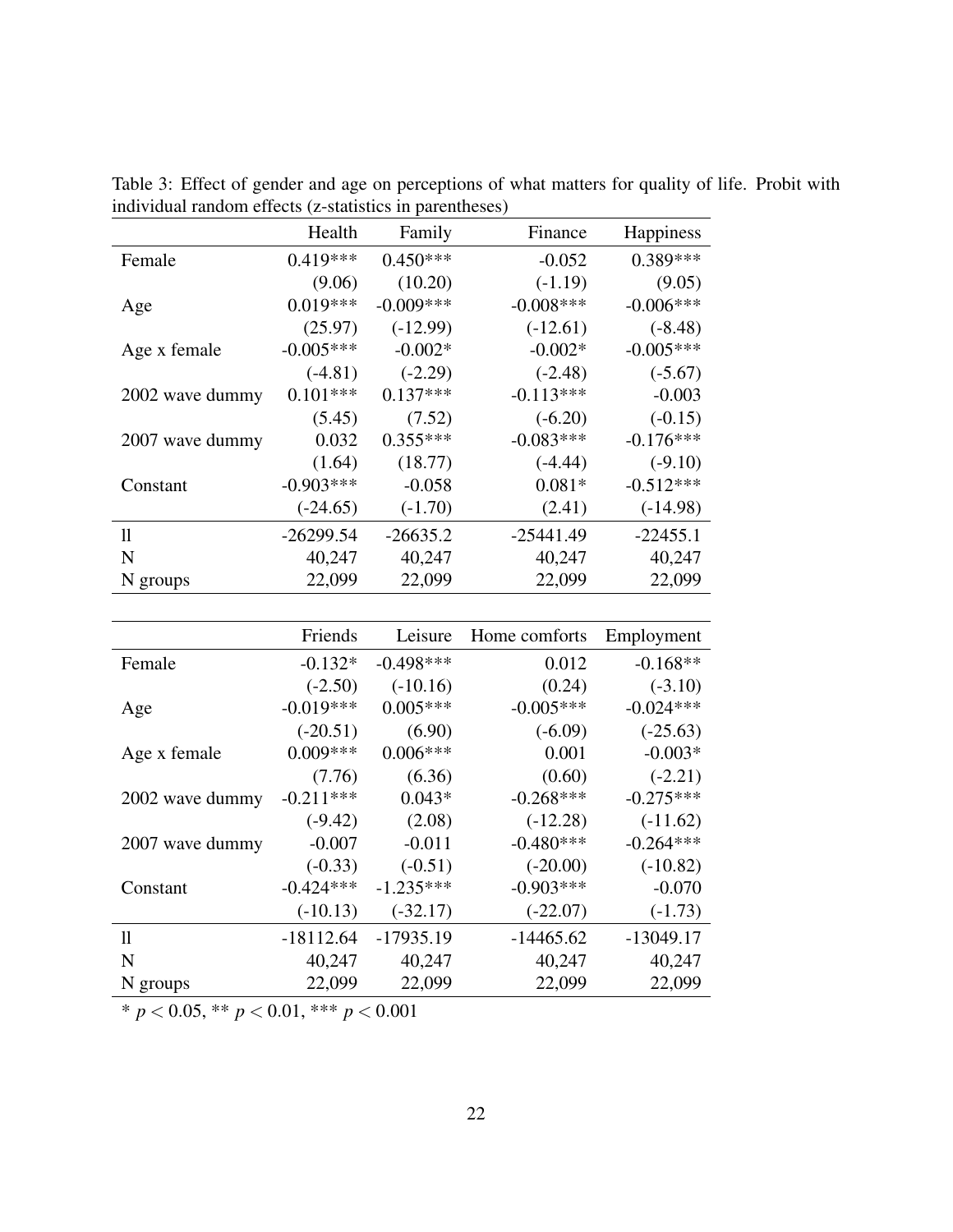|                                  | Health     |               | Family      |               | Finance     |              |
|----------------------------------|------------|---------------|-------------|---------------|-------------|--------------|
|                                  | Coeff.     | Marg. effects | Coeff.      | Marg. effects | Coeff.      | Marg effects |
| Female                           | $0.393***$ | $0.154***$    | $0.475***$  | $0.187***$    | $-0.036$    | $-0.013$     |
|                                  | (6.92)     | (6.99)        | (8.69)      | (8.88)        | $(-0.66)$   | $(-0.66)$    |
| Age                              | 0.001      | 0.000         | $-0.028***$ | $-0.011***$   | $-0.001$    | $-0.000$     |
|                                  | (0.14)     | (0.14)        | $(-5.26)$   | $(-5.26)$     | $(-0.25)$   | $(-0.25)$    |
| Age x female                     | $-0.004**$ | $-0.001**$    | $-0.002$    | $-0.001$      | $-0.002$    | $-0.001$     |
|                                  | $(-2.98)$  | $(-2.98)$     | $(-1.50)$   | $(-1.50)$     | $(-1.36)$   | $(-1.36)$    |
| Wave 12 dummy                    | $0.170***$ | $0.066***$    | $0.263***$  | $0.104***$    | $-0.121***$ | $-0.043***$  |
|                                  | (5.98)     | (6.01)        | (9.41)      | (9.45)        | $(-4.39)$   | $(-4.42)$    |
| Wave 17 dummy                    | $0.171***$ | $0.067***$    | $0.558***$  | $0.220***$    | $-0.126**$  | $-0.045**$   |
|                                  | (3.62)     | (3.65)        | (12.06)     | (12.37)       | $(-2.79)$   | $(-2.81)$    |
| Enter partnership, last 5 years  | $-0.028$   | $-0.011$      | $0.162**$   | $0.065**$     | 0.031       | 0.011        |
|                                  | $(-0.48)$  | $(-0.48)$     | (2.89)      | (2.90)        | (0.56)      | (0.56)       |
| Enter partnership x female       | $-0.083$   | $-0.033$      | $-0.133$    | $-0.052$      | 0.053       | 0.019        |
|                                  | $(-1.07)$  | $(-1.07)$     | $(-1.77)$   | $(-1.79)$     | (0.71)      | (0.70)       |
| Enter partnership, $> 5$ years   | $0.111**$  | $0.043**$     | $0.163***$  | $0.065***$    | $0.115**$   | $0.042**$    |
|                                  | (2.95)     | (2.97)        | (4.42)      | (4.43)        | (3.22)      | (3.19)       |
| Enter partnership,               |            |               |             |               |             |              |
| $>$ 5 years x female             | 0.031      | 0.012         | $-0.020$    | $-0.008$      | 0.006       | 0.002        |
|                                  | (0.63)     | (0.63)        | $(-0.41)$   | $(-0.41)$     | (0.14)      | (0.14)       |
| Child born, last 5 years         | 0.084      | 0.033         | $0.672***$  | $0.256***$    | $-0.189**$  | $-0.065**$   |
|                                  | (1.14)     | (1.15)        | (9.11)      | (10.20)       | $(-2.65)$   | $(-2.80)$    |
| Child born x female              | $-0.071$   | $-0.028$      | $-0.187$    | $-0.074$      | 0.008       | 0.003        |
|                                  | $(-0.70)$  | $(-0.70)$     | $(-1.82)$   | $(-1.86)$     | (0.08)      | (0.08)       |
| Child born, $> 5$ years          | 0.011      | 0.004         | $0.415***$  | $0.164***$    | $-0.053$    | $-0.019$     |
|                                  | (0.22)     | (0.22)        | (8.48)      | (8.71)        | $(-1.12)$   | $(-1.14)$    |
| Child born, $> 5$ years x female | 0.115      | 0.045         | $-0.114$    | $-0.045$      | $-0.104$    | $-0.037$     |
|                                  | (1.67)     | (1.70)        | $(-1.72)$   | $(-1.73)$     | $(-1.61)$   | $(-1.65)$    |
| Last child leaves home,          |            |               |             |               |             |              |
| last 5 years                     | $-0.018$   | $-0.007$      | $-0.021$    | $-0.008$      | 0.065       | 0.024        |
|                                  | $(-0.34)$  | $(-0.34)$     | $(-0.39)$   | $(-0.39)$     | (1.25)      | (1.23)       |
| Last child leaves home           |            |               |             |               |             |              |
| x female                         | 0.096      | 0.037         | $-0.085$    | $-0.034$      | 0.038       | 0.014        |
|                                  | (1.28)     | (1.30)        | $(-1.18)$   | $(-1.18)$     | (0.53)      | (0.52)       |
| Last child leaves home,          |            |               |             |               |             |              |
| $>$ 5 years                      | $0.159*$   | $0.061*$      | $-0.207**$  | $-0.081**$    | 0.121       | 0.044        |
|                                  | (1.98)     | (2.03)        | $(-2.66)$   | $(-2.72)$     | (1.58)      | (1.55)       |
| Last child leaves home,          |            |               |             |               |             |              |
| $>$ 5 years x female             | $-0.186$   | $-0.074$      | 0.156       | 0.062         | $-0.019$    | $-0.007$     |
| Continued on next page           |            |               |             |               |             |              |

Table 4: Effect of selected life events on perceptions of what matters for quality of life. Probit with individual random effects and Mundlak transformation (Part 1) (z-statistics in parentheses)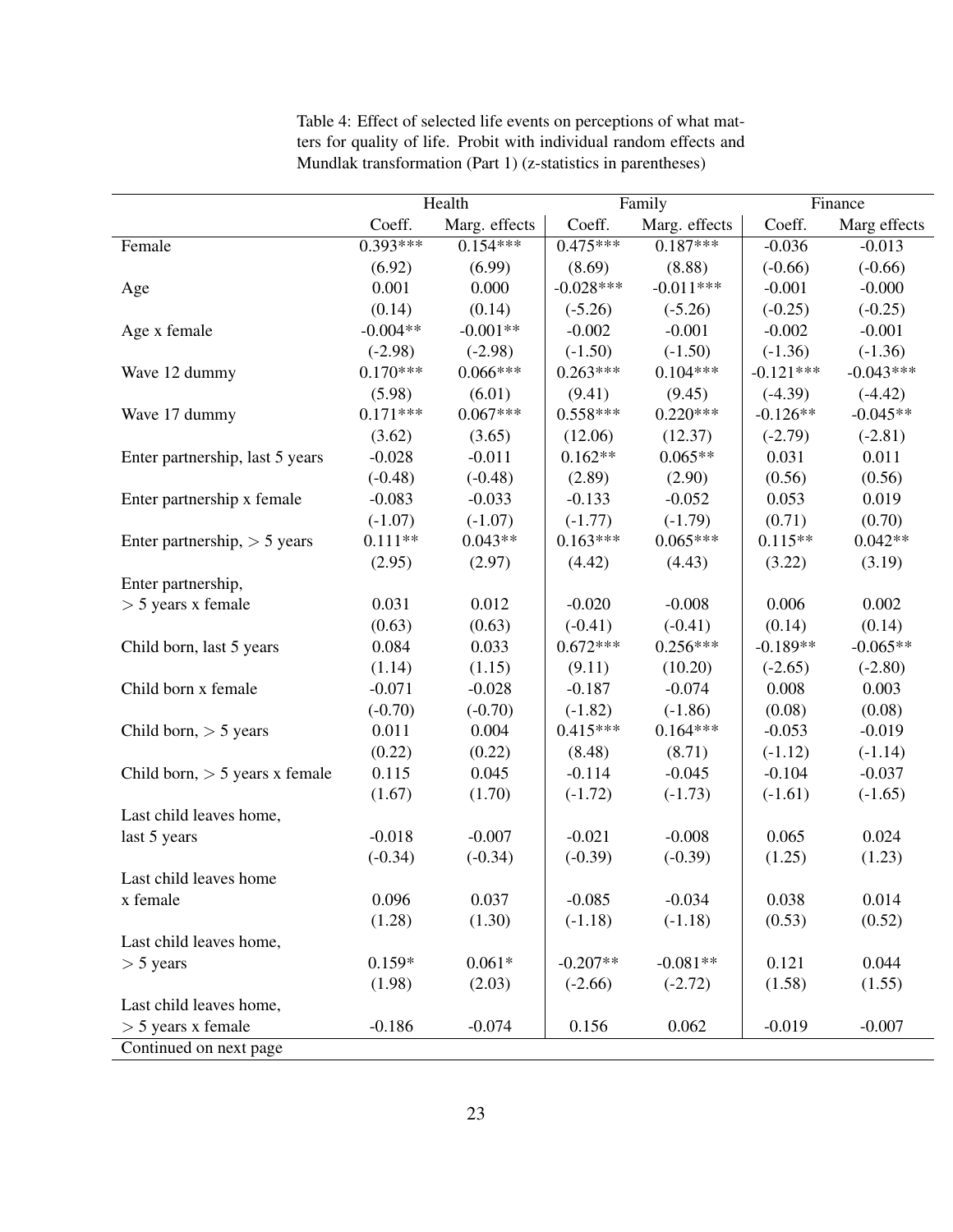|                                                |             | $\alpha$ continuous from provious page<br>Health |             | Family        | Finance     |              |
|------------------------------------------------|-------------|--------------------------------------------------|-------------|---------------|-------------|--------------|
|                                                | Coeff.      | Marg. effects                                    | Coeff.      | Marg. effects | Coeff.      | Marg effects |
|                                                | $(-1.70)$   | $(-1.69)$                                        | (1.47)      | (1.48)        | $(-0.18)$   | $(-0.18)$    |
| Retired, last 5 years                          | $0.134*$    | $0.052*$                                         | $-0.152*$   | $-0.060*$     | $0.128*$    | $0.047*$     |
|                                                | (2.16)      | (2.19)                                           | $(-2.45)$   | $(-2.48)$     | (2.14)      | (2.09)       |
| Retired x female                               | $-0.189*$   | $-0.075*$                                        | 0.129       | 0.051         | $-0.110$    | $-0.038$     |
|                                                | $(-2.34)$   | $(-2.32)$                                        | (1.63)      | (1.63)        | $(-1.40)$   | $(-1.44)$    |
| Retired, $>$ 5 years                           | $-0.283***$ | $-0.112***$                                      | $-0.098$    | $-0.039$      | $-0.011$    | $-0.004$     |
|                                                | $(-4.78)$   | $(-4.77)$                                        | $(-1.65)$   | $(-1.66)$     | $(-0.19)$   | $(-0.19)$    |
| Retired, $> 5$ years x female                  | $-0.070$    | $-0.028$                                         | 0.022       | 0.009         | $-0.014$    | $-0.005$     |
|                                                | $(-0.91)$   | $(-0.91)$                                        | (0.28)      | (0.28)        | $(-0.18)$   | $(-0.18)$    |
| Lagged health status                           | 0.027       | 0.011                                            | $0.034*$    | $0.014*$      | $0.044**$   | $0.016**$    |
|                                                | (1.69)      | (1.69)                                           | (2.16)      | (2.16)        | (2.74)      | (2.74)       |
| Log (equiv. HH income $+1$ )                   | $-0.029$    | $-0.011$                                         | 0.015       | 0.006         | $-0.023$    | $-0.008$     |
|                                                | $(-1.73)$   | $(-1.73)$                                        | (0.92)      | (0.92)        | $(-1.30)$   | $(-1.30)$    |
| University first or higher degree              | 0.015       | 0.006                                            | 0.030       | 0.012         | 0.087       | 0.032        |
|                                                | (0.17)      | (0.17)                                           | (0.35)      | (0.35)        | (1.03)      | (1.02)       |
| Mean of health                                 | 0.037       | 0.014                                            | 0.002       | 0.001         | 0.028       | 0.010        |
|                                                | (1.85)      | (1.85)                                           | (0.08)      | (0.08)        | (1.43)      | (1.43)       |
| Mean of log income                             | $0.106***$  | $0.042***$                                       | 0.017       | 0.007         | $0.187***$  | $0.067***$   |
|                                                | (4.94)      | (4.94)                                           | (0.81)      | (0.81)        | (8.46)      | (8.46)       |
| Mean of university degree                      | $-0.211*$   | $-0.083*$                                        | $-0.054$    | $-0.021$      | $-0.065$    | $-0.023$     |
|                                                | $(-2.28)$   | $(-2.28)$                                        | $(-0.59)$   | $(-0.59)$     | $(-0.73)$   | $(-0.73)$    |
| Mean of age                                    | $0.019***$  | $0.007***$                                       | $0.020***$  | $0.008***$    | $-0.008$    | $-0.003$     |
|                                                | (3.45)      | (3.45)                                           | (3.71)      | (3.71)        | $(-1.45)$   | $(-1.45)$    |
| Constant                                       | $-1.985***$ |                                                  | $-0.762***$ |               | $-1.825***$ |              |
|                                                | $(-13.62)$  |                                                  | $(-5.50)$   |               | $(-12.65)$  |              |
| Insig2u                                        | $-0.572***$ |                                                  | $-0.750***$ |               | $-0.901***$ |              |
|                                                | $(-12.10)$  |                                                  | $(-14.70)$  |               | $(-16.28)$  |              |
| $\overline{\mathbf{u}}$                        | $-23215.1$  | $-23215.1$                                       | $-23378.18$ | $-23378.18$   | $-22399.93$ | -22399.93    |
| $\overline{N}$                                 | 35,779      | 35,779                                           | 35,779      | 35,779        | 35,779      | 35,779       |
| N groups                                       | 18,661      | 18,661                                           | 18,661      | 18,661        | 18,661      | 18,661       |
| * $p < 0.05$ , ** $p < 0.01$ , *** $p < 0.001$ |             |                                                  |             |               |             |              |

Table 4 – continued from previous page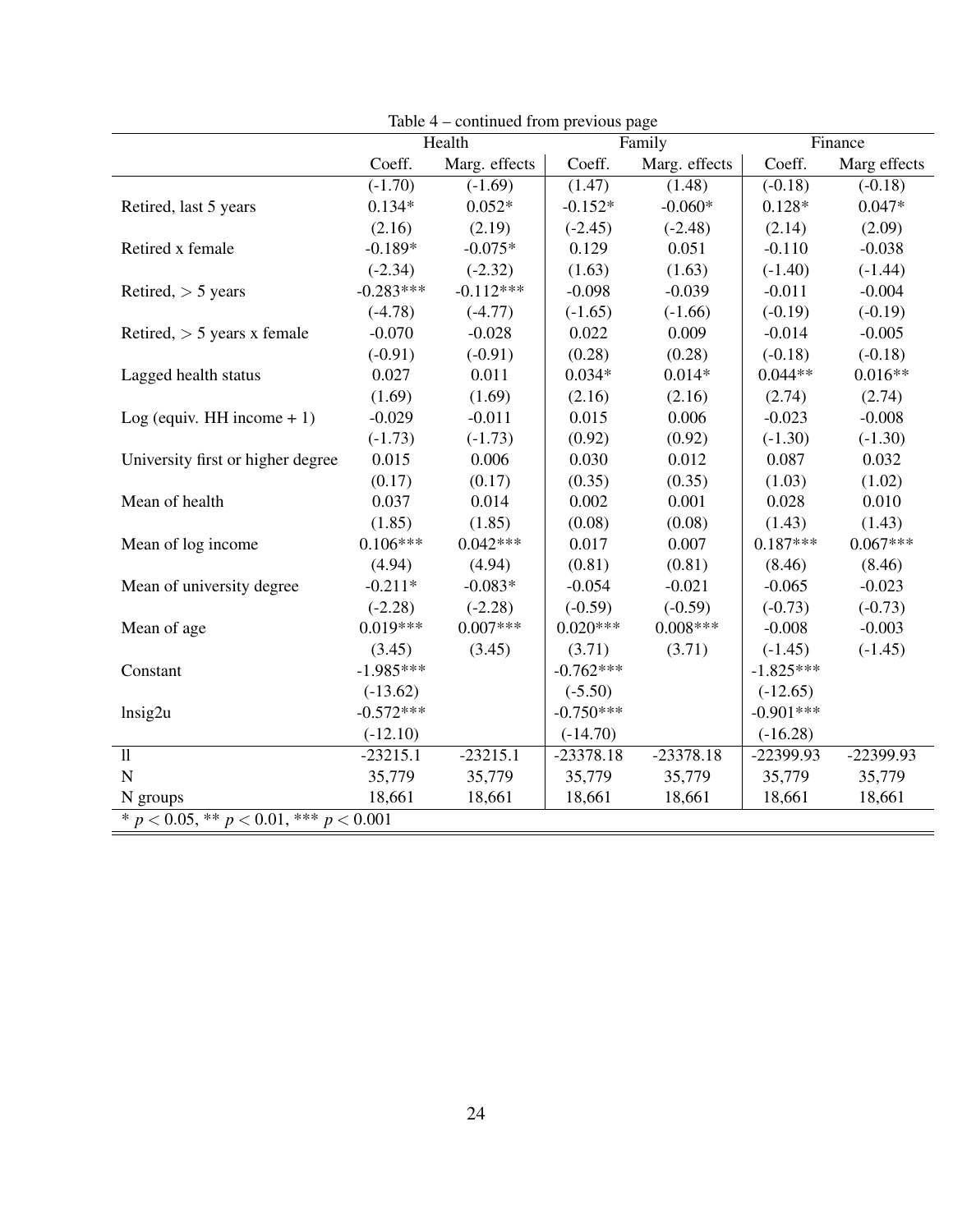|                                  | Happiness   |              | Friends     |              | Leisure     |              |
|----------------------------------|-------------|--------------|-------------|--------------|-------------|--------------|
|                                  | Coeff.      | Marg effects | Coeff       | Marg effects | Coeff       | Marg effects |
| Female                           | $0.341***$  | $0.101***$   | $-0.119$    | $-0.022$     | $-0.492***$ | $-0.107***$  |
|                                  | (6.31)      | (6.42)       | $(-1.85)$   | $(-1.84)$    | $(-8.04)$   | $(-7.85)$    |
| Age                              | $-0.017**$  | $-0.005**$   | 0.007       | 0.001        | 0.001       | 0.000        |
|                                  | $(-3.22)$   | $(-3.22)$    | (1.10)      | (1.10)       | (0.10)      | (0.10)       |
| Age x female                     | $-0.004***$ | $-0.001***$  | $0.009***$  | $0.002***$   | $0.006***$  | $0.001***$   |
|                                  | $(-3.59)$   | $(-3.59)$    | (6.13)      | (6.14)       | (4.56)      | (4.57)       |
| Wave 12 dummy                    | 0.002       | 0.001        | $-0.387***$ | $-0.069***$  | $0.082**$   | $0.018**$    |
|                                  | (0.09)      | (0.09)       | $(-11.71)$  | $(-12.15)$   | (2.61)      | (2.59)       |
| Wave 17 dummy                    | $-0.119**$  | $-0.036**$   | $-0.282***$ | $-0.050***$  | 0.044       | 0.009        |
|                                  | $(-2.62)$   | $(-2.66)$    | $(-5.32)$   | $(-5.57)$    | (0.85)      | (0.84)       |
| Child born, last 5 years         | 0.055       | 0.017        | $-0.441***$ | $-0.063***$  | $-0.104$    | $-0.021$     |
|                                  | (0.76)      | (0.75)       | $(-4.49)$   | $(-6.19)$    | $(-1.26)$   | $(-1.34)$    |
| Child born x female              | 0.128       | 0.040        | $-0.030$    | $-0.005$     | $-0.070$    | $-0.014$     |
|                                  | (1.31)      | (1.26)       | $(-0.23)$   | $(-0.23)$    | $(-0.57)$   | $(-0.60)$    |
| Child born, $> 5$ years          | $-0.028$    | $-0.008$     | $-0.204**$  | $-0.035***$  | $-0.110*$   | $-0.022*$    |
|                                  | $(-0.58)$   | $(-0.58)$    | $(-3.10)$   | $(-3.44)$    | $(-2.10)$   | $(-2.20)$    |
| Child born, $> 5$ years x female | $0.239***$  | $0.077***$   | $-0.175*$   | $-0.030*$    | $-0.050$    | $-0.010$     |
|                                  | (3.74)      | (3.51)       | $(-2.02)$   | $(-2.24)$    | $(-0.68)$   | $(-0.69)$    |
| Enter partnership, last 5 years  | $0.121*$    | $0.038*$     | $-0.330***$ | $-0.051***$  | 0.017       | 0.004        |
|                                  | (2.14)      | (2.06)       | $(-4.76)$   | $(-5.91)$    | (0.27)      | (0.27)       |
| Enter partnership x female       | $-0.036$    | $-0.011$     | 0.093       | 0.018        | $-0.018$    | $-0.004$     |
|                                  | $(-0.48)$   | $(-0.49)$    | (1.03)      | (0.98)       | $(-0.20)$   | $(-0.20)$    |
| Enter partnership, $> 5$ years   | 0.068       | 0.021        | $-0.277***$ | $-0.048***$  | $-0.029$    | $-0.006$     |
|                                  | (1.85)      | (1.83)       | $(-5.78)$   | $(-6.17)$    | $(-0.75)$   | $(-0.76)$    |
| Enter partnership,               |             |              |             |              |             |              |
| $>$ 5 years x female             | 0.009       | 0.003        | 0.051       | 0.010        | 0.070       | 0.015        |
|                                  | (0.20)      | (0.20)       | (0.85)      | (0.83)       | (1.37)      | (1.34)       |
| Last child leaves home,          |             |              |             |              |             |              |
| last 5 years                     | $-0.018$    | $-0.005$     | $-0.167*$   | $-0.028*$    | $-0.014$    | $-0.003$     |
|                                  | $(-0.32)$   | $(-0.33)$    | $(-2.19)$   | $(-2.42)$    | $(-0.24)$   | $(-0.24)$    |
| Last child leaves home           |             |              |             |              |             |              |
| x female                         | 0.003       | 0.001        | 0.065       | 0.013        | $-0.016$    | $-0.003$     |
|                                  | (0.03)      | (0.03)       | (0.65)      | (0.63)       | $(-0.18)$   | $(-0.19)$    |
| Last child leaves home,          |             |              |             |              |             |              |
| $>$ 5 years                      | 0.087       | 0.027        | $-0.038$    | $-0.007$     | 0.064       | 0.014        |
|                                  | (1.10)      | (1.07)       | $(-0.34)$   | $(-0.34)$    | (0.76)      | (0.73)       |
| Last child leaves home,          |             |              |             |              |             |              |
| $>$ 5 years x female             | $-0.136$    | $-0.039$     | 0.179       | 0.037        | 0.003       | 0.001        |
| Continued on next page           |             |              |             |              |             |              |

Table 5: Effect of selected life events on perceptions of what matters for quality of life. Probit with individual random effects and Mundlak transformation (Part 2) (z-statistics in parentheses)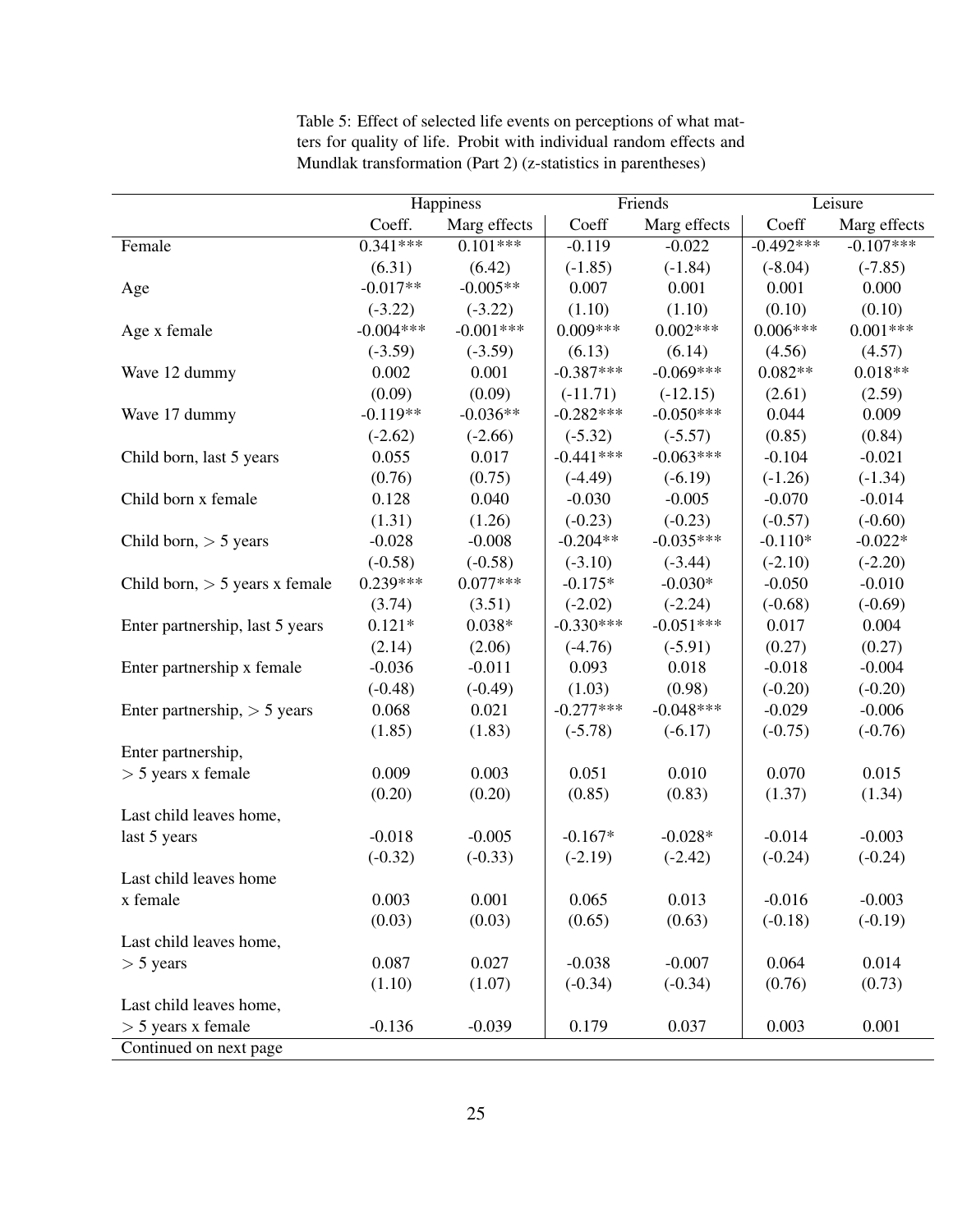| $\alpha$                          |             |               |             |               |             |              |
|-----------------------------------|-------------|---------------|-------------|---------------|-------------|--------------|
|                                   |             | Happiness     | Friends     |               | Leisure     |              |
|                                   | Coeff.      | Marg. effects | Coeff.      | Marg. effects | Coeff.      | Marg effects |
|                                   | $(-1.27)$   | $(-1.34)$     | (1.25)      | (1.14)        | (0.03)      | (0.03)       |
| Retired, last 5 years             | $-0.081$    | $-0.024$      | $0.266**$   | $0.057**$     | 0.020       | 0.004        |
|                                   | $(-1.26)$   | $(-1.29)$     | (3.26)      | (2.88)        | (0.32)      | (0.31)       |
| Retired x female                  | $-0.086$    | $-0.025$      | $-0.196$    | $-0.033*$     | 0.024       | 0.005        |
|                                   | $(-1.02)$   | $(-1.06)$     | $(-1.94)$   | $(-2.20)$     | (0.29)      | (0.28)       |
| Retired, $>$ 5 years              | $-0.192**$  | $-0.054***$   | $0.493***$  | $0.116***$    | $-0.002$    | $-0.000$     |
|                                   | $(-3.12)$   | $(-3.35)$     | (6.44)      | (5.34)        | $(-0.03)$   | $(-0.03)$    |
| Retired, $> 5$ years x female     | 0.039       | 0.012         | $-0.190*$   | $-0.032*$     | 0.068       | 0.015        |
|                                   | (0.49)      | (0.48)        | $(-2.01)$   | $(-2.26)$     | (0.88)      | (0.85)       |
| Lagged health status              | 0.001       | 0.000         | 0.015       | 0.003         | $-0.016$    | $-0.003$     |
|                                   | (0.09)      | (0.09)        | (0.75)      | (0.75)        | $(-0.86)$   | $(-0.86)$    |
| Log (equiv. HH income $+1$ )      | 0.007       | 0.002         | $0.041*$    | $0.008*$      | 0.033       | 0.007        |
|                                   | (0.37)      | (0.37)        | (2.07)      | (2.07)        | (1.67)      | (1.67)       |
| University first or higher degree | $-0.258**$  | $-0.072**$    | 0.002       | 0.000         | 0.160       | 0.036        |
|                                   | $(-2.97)$   | $(-3.23)$     | (0.02)      | (0.02)        | (1.57)      | (1.48)       |
| Mean of health                    | $0.063**$   | $0.019**$     | $0.091***$  | $0.017***$    | $0.069**$   | $0.015**$    |
|                                   | (3.14)      | (3.14)        | (3.75)      | (3.75)        | (3.09)      | (3.09)       |
| Mean of log income                | $0.062**$   | $0.019**$     | $-0.008$    | $-0.001$      | $-0.012$    | $-0.003$     |
|                                   | (2.80)      | (2.81)        | $(-0.32)$   | $(-0.32)$     | $(-0.51)$   | $(-0.51)$    |
| Mean of university degree         | $0.200*$    | $0.060*$      | $0.401***$  | $0.075***$    | 0.054       | 0.012        |
|                                   | (2.19)      | (2.19)        | (4.04)      | (4.04)        | (0.51)      | (0.51)       |
| Mean of age                       | $0.012*$    | $0.004*$      | $-0.025***$ | $-0.005***$   | 0.005       | 0.001        |
|                                   | (2.35)      | (2.35)        | $(-3.95)$   | $(-3.96)$     | (0.89)      | (0.89)       |
| Constant                          | $-1.499***$ |               | $-0.993***$ |               | $-1.755***$ |              |
|                                   | $(-10.64)$  |               | $(-6.17)$   |               | $(-11.51)$  |              |
| $\ln$ sig2u                       | $-1.239***$ |               | $-0.535***$ |               | $-1.149***$ |              |
|                                   | $(-16.92)$  |               | $(-8.69)$   |               | $(-14.42)$  |              |
| 11                                | $-19898.61$ | $-19898.61$   | $-15534.54$ | $-15534.54$   | $-15791.57$ | $-15791.57$  |
| $\mathbf N$                       | 35,779      | 35,779        | 35,779      | 35,779        | 35,779      | 35,779       |
| N groups                          | 18,661      | 18,661        | 18,661      | 18,661        | 18,661      | 18,661       |

Table 5 – continued from previous page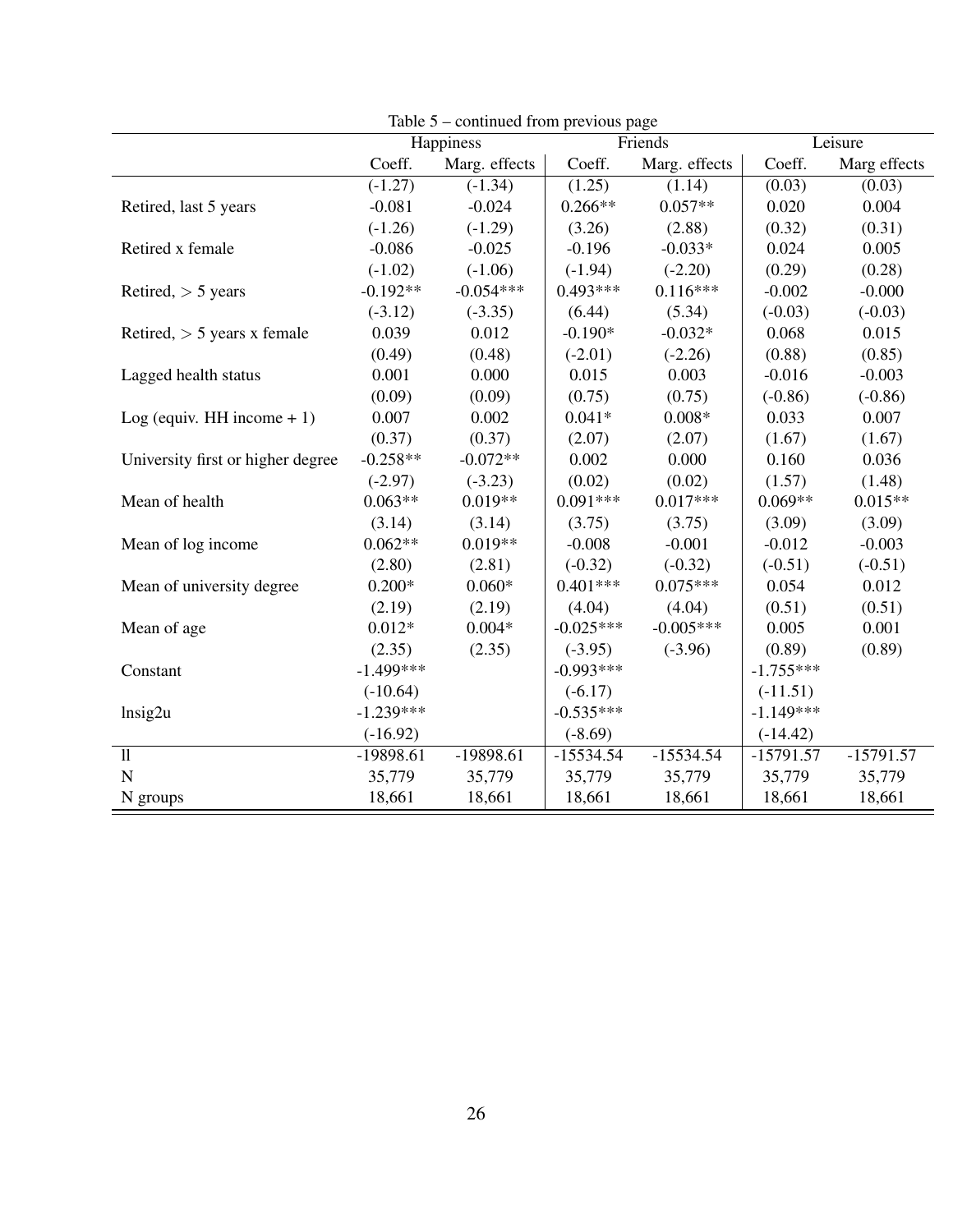|                                              |             | Home comforts | Employment  |              |  |
|----------------------------------------------|-------------|---------------|-------------|--------------|--|
|                                              | Coeff.      | Marg effects  | Coeff       | Marg effects |  |
| Female                                       | 0.120       | 0.018         | $-0.110$    | $-0.012$     |  |
|                                              | (1.83)      | (1.85)        | $(-1.63)$   | $(-1.60)$    |  |
| Age                                          | $-0.001$    | $-0.000$      | $-0.016*$   | $-0.002*$    |  |
|                                              | $(-0.22)$   | $(-0.22)$     | $(-2.36)$   | $(-2.35)$    |  |
| Age x female                                 | $-0.001$    | $-0.000$      | $-0.003$    | $-0.000$     |  |
|                                              | $(-0.84)$   | $(-0.84)$     | $(-1.93)$   | $(-1.93)$    |  |
| Wave 12 dummy                                | $-0.232***$ | $-0.033***$   | $-0.374***$ | $-0.037***$  |  |
|                                              | $(-7.06)$   | $(-7.24)$     | $(-10.60)$  | $(-10.56)$   |  |
| Wave 17 dummy                                | $-0.466***$ | $-0.063***$   | $-0.400***$ | $-0.038***$  |  |
|                                              | $(-8.57)$   | $(-9.22)$     | $(-7.22)$   | $(-7.57)$    |  |
| Enter partnership, last 5 years              | $0.225***$  | $0.038**$     | $-0.130*$   | $-0.012*$    |  |
|                                              | (3.40)      | (3.00)        | $(-2.02)$   | $(-2.24)$    |  |
| Enter partnership x female                   | $-0.106$    | $-0.015$      | 0.014       | 0.001        |  |
|                                              | $(-1.19)$   | $(-1.29)$     | (0.15)      | (0.15)       |  |
| Enter partnership, $> 5$ years               | 0.023       | 0.003         | 0.042       | 0.004        |  |
|                                              | (0.51)      | (0.51)        | (0.89)      | (0.88)       |  |
| Enter partnership, $> 5$ years x female      | $-0.060$    | $-0.009$      | $-0.114$    | $-0.011$     |  |
|                                              | $(-1.03)$   | $(-1.06)$     | $(-1.73)$   | $(-1.85)$    |  |
| Child born, last 5 years                     | $-0.108$    | $-0.015$      | $-0.194*$   | $-0.017**$   |  |
|                                              | $(-1.16)$   | $(-1.25)$     | $(-2.29)$   | $(-2.69)$    |  |
| Child born x female                          | 0.169       | 0.028         | $-0.125$    | $-0.012$     |  |
|                                              | (1.36)      | (1.23)        | $(-1.00)$   | $(-1.11)$    |  |
| Child born, $> 5$ years                      | $-0.080$    | $-0.011$      | $-0.064$    | $-0.006$     |  |
|                                              | $(-1.35)$   | $(-1.41)$     | $(-1.11)$   | $(-1.15)$    |  |
| Child born, $> 5$ years x female             | $-0.108$    | $-0.015$      | $-0.020$    | $-0.002$     |  |
|                                              | $(-1.34)$   | $(-1.44)$     | $(-0.24)$   | $(-0.25)$    |  |
| Last child leaves home, last 5 years         | $-0.000$    | $-0.000$      | $-0.006$    | $-0.001$     |  |
|                                              | $(-0.01)$   | $(-0.01)$     | $(-0.10)$   | $(-0.10)$    |  |
| Last child leaves home x female              | $-0.006$    | $-0.001$      | 0.107       | 0.012        |  |
|                                              | $(-0.06)$   | $(-0.06)$     | (1.12)      | (1.03)       |  |
| Last child leaves home, $> 5$ years          | $-0.035$    | $-0.005$      | $0.258**$   | $0.032*$     |  |
|                                              | $(-0.33)$   | $(-0.34)$     | (2.62)      | (2.19)       |  |
| Last child leaves home, $> 5$ years x female | $-0.065$    | $-0.009$      | 0.130       | 0.015        |  |
|                                              | $(-0.44)$   | $(-0.46)$     | (0.93)      | (0.85)       |  |
| Retired, last 5 years                        | 0.025       | 0.004         | $-1.269***$ | $-0.055***$  |  |
|                                              | (0.32)      | (0.31)        | $(-6.13)$   | $(-16.28)$   |  |
| Retired x female                             | 0.047       | 0.007         | 0.390       | 0.054        |  |
|                                              | (0.46)      | (0.45)        | (1.46)      | (1.14)       |  |
| Continued on next page                       |             |               |             |              |  |

Table 6: Effect of selected life events on perceptions of what matters for quality of life. Probit with individual random effects and Mundlak transformation (Part 3) (z-statistics in parentheses)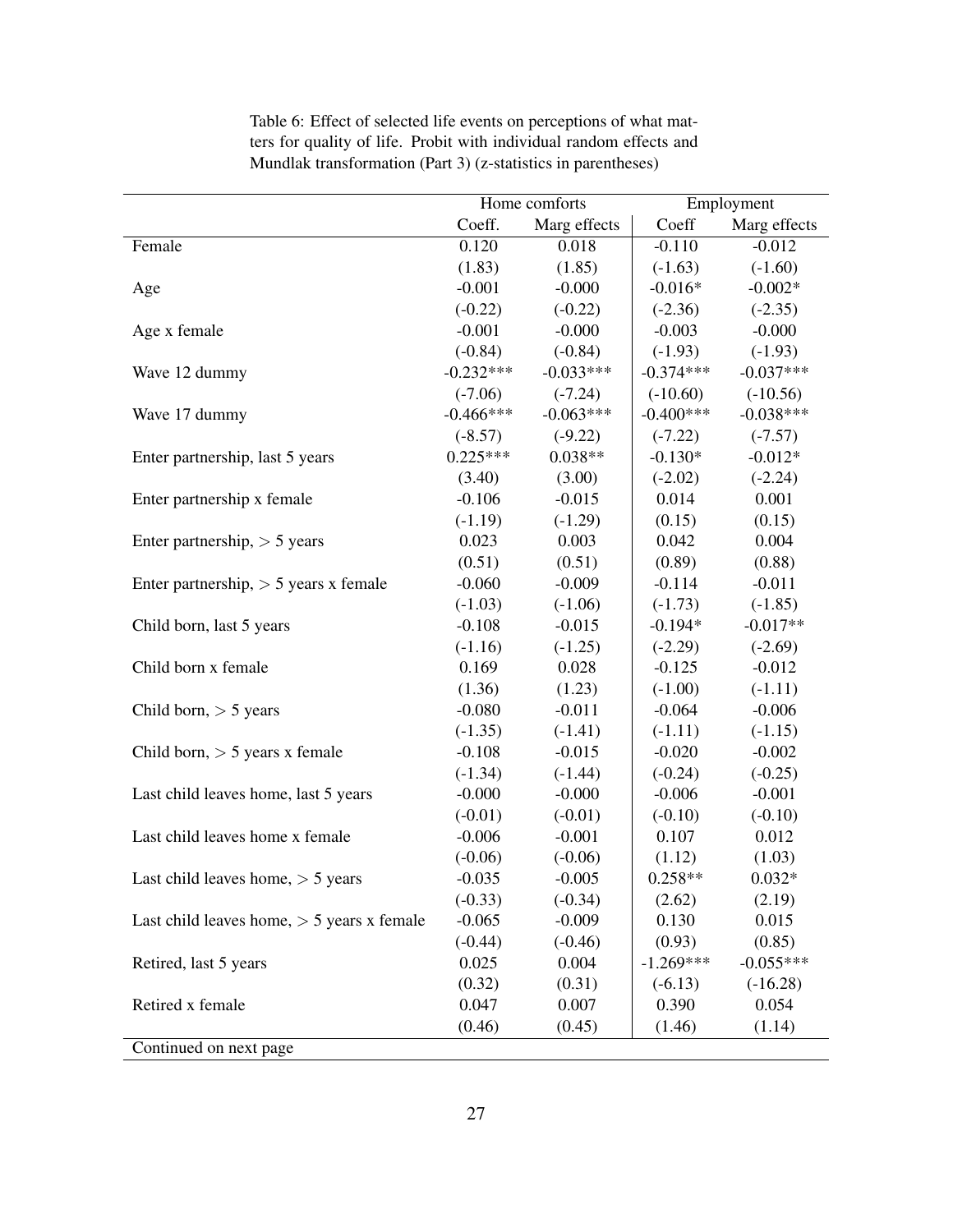|                                     | rable $0 -$ continued from previous page | Home comforts | Employment  |               |  |
|-------------------------------------|------------------------------------------|---------------|-------------|---------------|--|
|                                     | Coeff.                                   | Marg. effects | Coeff.      | Marg. effects |  |
| Retired, $>$ 5 years                | 0.031                                    | 0.005         | $-0.842***$ | $-0.050***$   |  |
|                                     | (0.43)                                   | (0.42)        | $(-6.22)$   | $(-11.69)$    |  |
| Retired, $> 5$ years x female       | $0.200*$                                 | 0.033         | 0.110       | 0.012         |  |
|                                     | (2.17)                                   | (1.93)        | (0.53)      | (0.49)        |  |
| Lagged health status                | $-0.001$                                 | $-0.000$      | 0.041       | 0.004         |  |
|                                     | $(-0.03)$                                | $(-0.03)$     | (1.77)      | (1.77)        |  |
| Log (equiv. household income $+1$ ) | $-0.014$                                 | $-0.002$      | $0.073**$   | $0.008**$     |  |
|                                     | $(-0.62)$                                | $(-0.62)$     | (2.94)      | (2.93)        |  |
| University first or higher degree   | $-0.168$                                 | $-0.023$      | $0.673***$  | $0.103***$    |  |
|                                     | $(-1.56)$                                | $(-1.71)$     | (6.62)      | (4.85)        |  |
| Mean of health                      | 0.018                                    | 0.003         | $0.061*$    | $0.006*$      |  |
|                                     | (0.71)                                   | (0.71)        | (2.21)      | (2.21)        |  |
| Mean of log income                  | $0.069*$                                 | $0.010*$      | $0.057*$    | $0.006*$      |  |
|                                     | (2.49)                                   | (2.49)        | (1.97)      | (1.97)        |  |
| Mean of university degree           | 0.112                                    | 0.016         | $-0.545***$ | $-0.056***$   |  |
|                                     | (1.00)                                   | (1.00)        | $(-5.06)$   | $(-5.01)$     |  |
| Mean of age                         | $-0.003$                                 | $-0.000$      | $-0.005$    | $-0.001$      |  |
|                                     | $(-0.47)$                                | $(-0.47)$     | $(-0.80)$   | $(-0.80)$     |  |
| Constant                            | $-1.583***$                              |               | $-1.781***$ |               |  |
|                                     | $(-9.05)$                                |               | $(-9.63)$   |               |  |
| Insig2u                             | $-1.075***$                              |               | $-1.101***$ |               |  |
|                                     | $(-11.74)$                               |               | $(-10.85)$  |               |  |
| 11                                  | $-12436.04$                              | $-12436.04$   | $-10980.45$ | $-10980.45$   |  |
| $\mathbf N$                         | 35,779                                   | 35,779        | 35,779      | 35,779        |  |
| N groups                            | 18,661                                   | 18,661        | 18,661      | 18,661        |  |

Table 6 – continued from previous page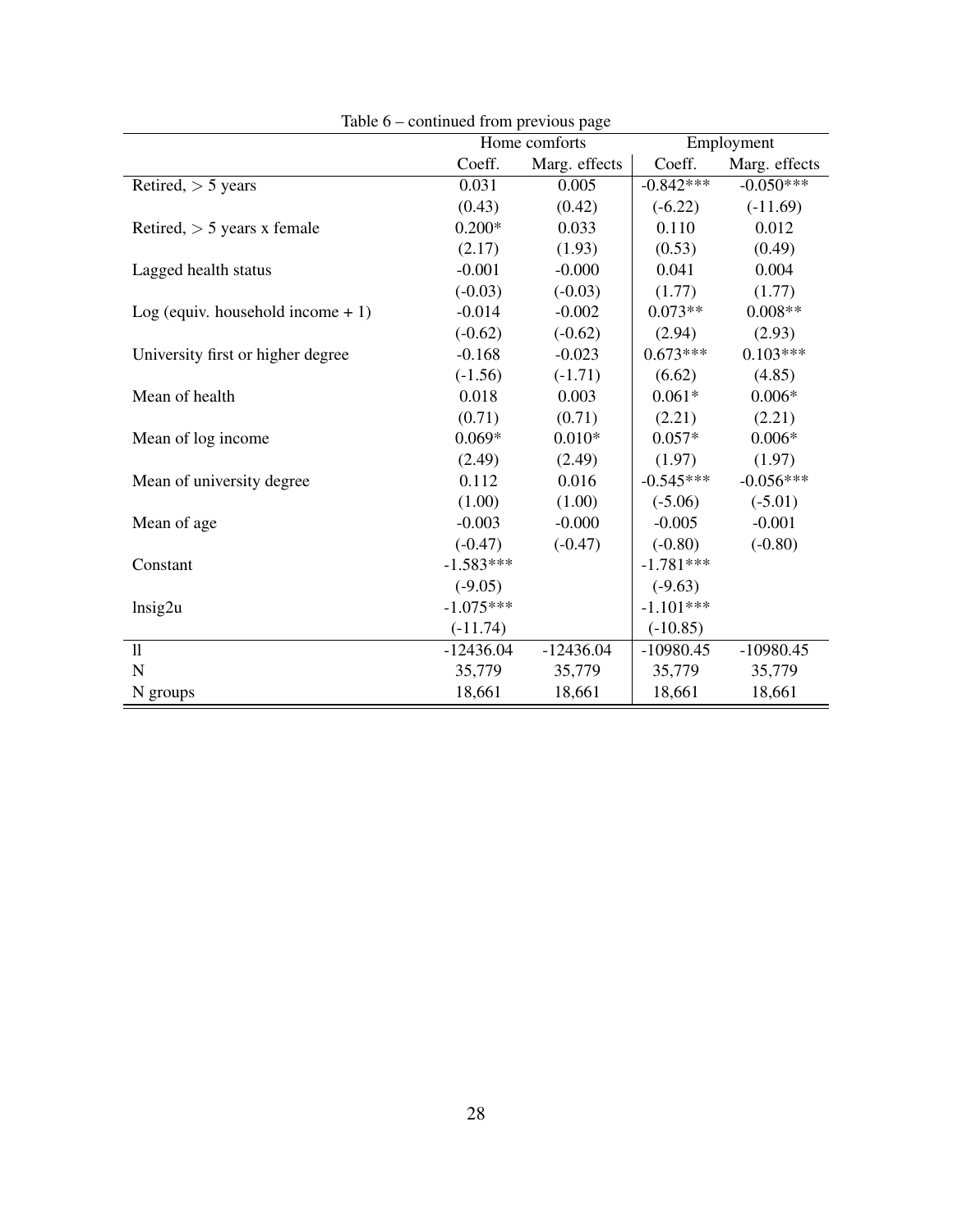## Appendix A

Perceptions of what matters for quality of life (See Taylor et al., 2009, Appendix 3.18 for the full list of possible mentions)

#### Question 1:

*Would you take a moment to think about what 'quality of life' means to you, and tell me what things you consider are important for your own quality of life?*

Coding of mentions: based on BHPS manual Appendix 3.18

- 1. Health: good health, mobility, living and breathing, personal welfare
- 2. Family: children and grandchildren, partner, marriage, other family members, family in general
- 3. Finance: finances, money, standard of living
- 4. Happiness: happiness, peace of mind, security
- 5. Friends: friends, friendship
- 6. Leisure: food, cooking, having a drink, music, radio, theatre, sports, walking, exercise, TV, gardening, nature in general, reading, writing, painting, travel, incl. holidays abroad, getting out and about (going places generally), other leisure/pleasure activities (not elsewhere codable), exercising
- 7. Home comforts: home comforts, roof over head, regular meals, domestic hygiene
- 8. Employment: employment, job satisfaction
- 9. Misc other: Safety, lack of fear, neighbors, pets, other relationships, other positive mentions, other
- 10. Freedom: freedom, independence
- 11. Time self: time for self, not too overworked, life in balance, sleep, no stress
- 12. Other material: consumption, shopping, getting new things, car, transport, education (own, children's, standard of system in general), other material benefits
- 13. Other personal: Other personal characteristics (not elsewhere specified), love, sense of humor, personal cleanliness
- 14. Spiritual: religion, treating others well, equality, tolerance, helping others, voluntary work, community participation, political activities, other spiritual, moral, community aspects, law and order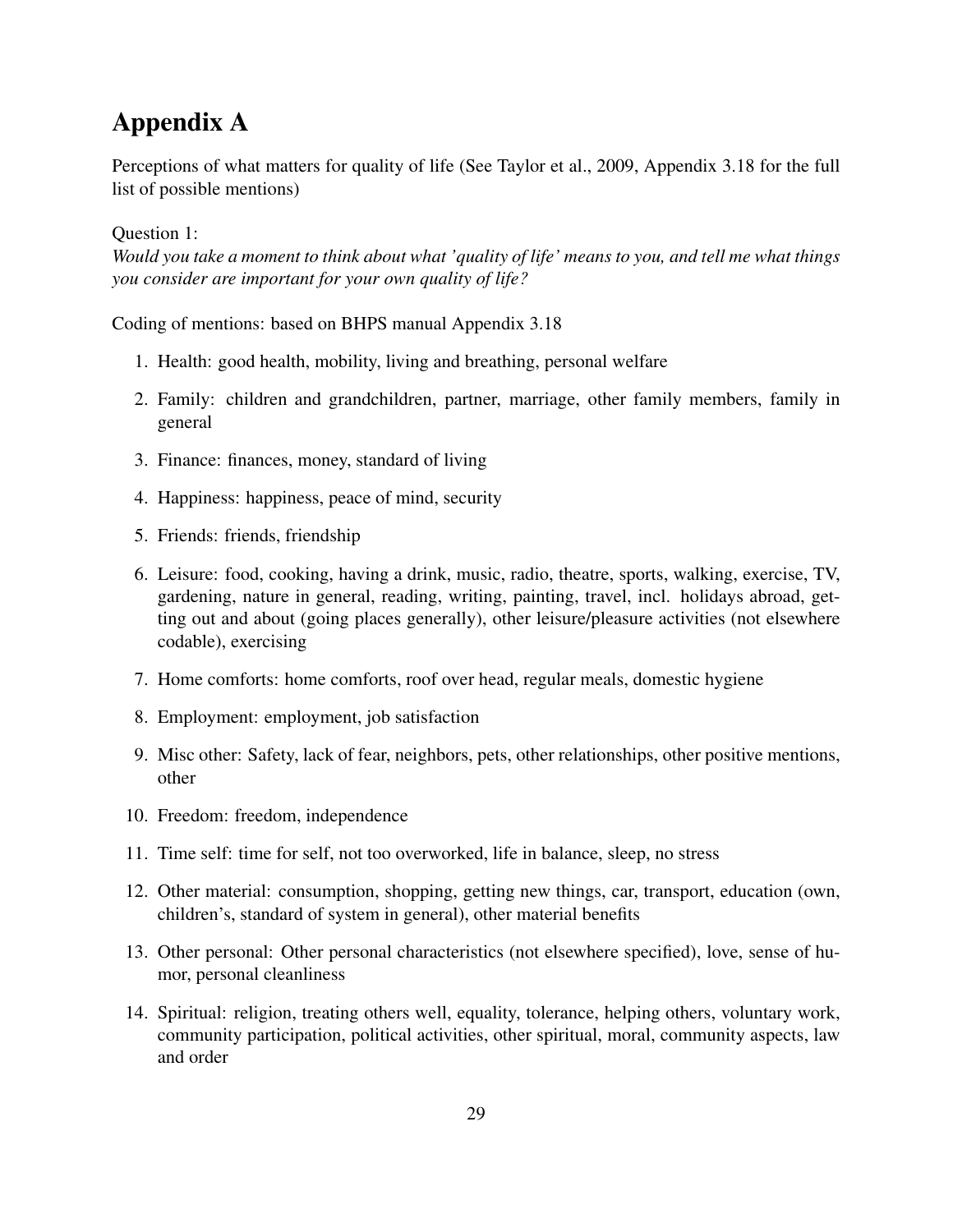- 15. Environment: good recreational facilities, neighborhood specific rural/urban benefits, neighborhood – general mention, likes area or neighborhood, environment, lack of pollution, general mention of environment, lack of crime, safe area, climate, weather, other local/environment mentions (not elsewhere codable), news and current affairs
- 16. Negatives: (this could be by implication, i.e. need more/better) need better personal characteristics – less worry, better health, more happiness; need better material characteristics – more money, better job; more leisure, recreation; more morality, spiritual, community spirit; better relationships; improvements in locality, environment, e.g. less crime, less crowds; other negative mentions (not elsewhere codable), need more time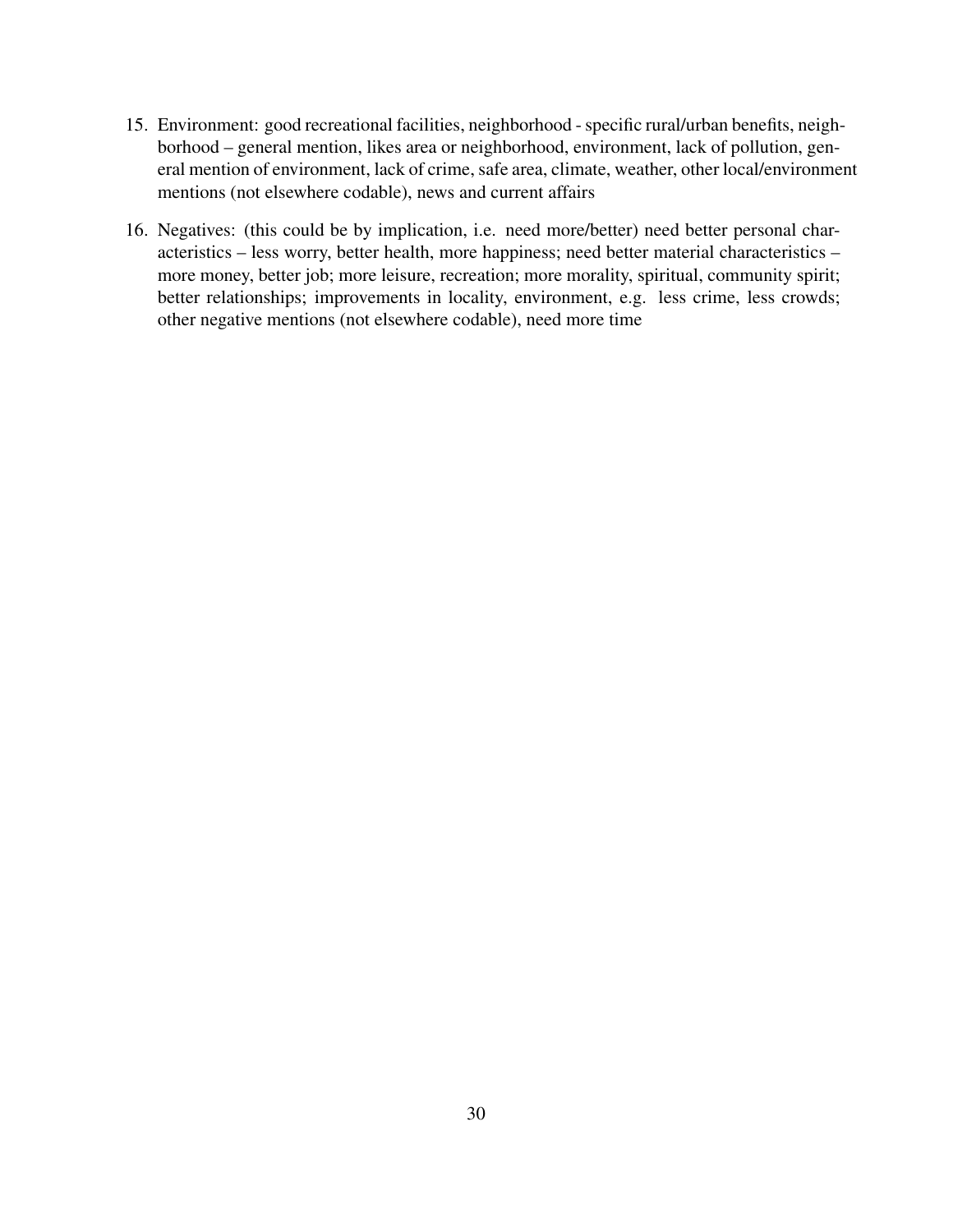## References

- Blanchflower, D. G., Oswald, A., 2004. Well-being over time in Britain and the USA. Journal of Public Economics 88, 1359–1386.
- Blossfeld, P., Drobnic, S., 2001. Theoretical perspective on couples' careers. In P. Blossfeld and S. Drobnic (Eds.), Careers of couples in contemporary society. Oxford University Press, Oxford.
- Brickman, P., Coates, D., Janoff-Bullman, R., 1978. Lottery winners and accident victims: Is happiness relative. Journal of Personality and Social Psychology 36 (8), 917–927.
- Brim, O. G., Ryff, C. D., 1980. On the properties of life events. In P. B. Bakes and O. G. Brim (Eds.), Life-span development and behavior (Vol. 3). Academic, New York.
- Campbell, A., 1981. The sense of well-being in America. McGraw-Hill, New York.
- Campbell, A., Converse, P. E., Rodgers, W. L., 1976. The quality of American life. Russell Sage Foundation, New York.
- Cantril, H., 1965. The pattern of human concerns. Rutgers University Press, New Brunswick, NJ.
- Clark, A., Diener, E., Georgellis, Y., Lucas, R., 2008. Lags and leads in life satisfaction: A test of the baseline hypothesis. Economic Journal 118, F222–F239.
- Clark, A. E., Oswald, A. J., 1994. Unhappiness and unemployment. Economic Journal 104 (424), 648–659.
- Cummins, R. A., 1996. The domains of life satisfaction: An attempt to order chaos. Social Indicators Research 38, 303–328.
- Diener, E., Emmons, R. A., Larsen, R. J., Griffin, S., 1985. The satisfaction with life scale. Journal of Personality Assessment 49, 71–75.
- Ferrer-i-Carbonell, A., 2005. Income and well-being: an empirical analysis of the comparison income effect. Journal of Public Economics 89, 997–1019.
- Ferrer-i-Carbonell, A., Frijters, P., 2004. How important is methodology for the estimates of the determinants of happiness? Economic Journal 114 (497), 641–659.
- George, L. K., 1992. Economic status and subjective well-being: A review of the literature and an agenda for future research. In N. E. Cutler, D. W. Gregg and M. P. Lawton (Eds.), Aging, money, and life Satisfaction. Springer Publishing Company, New York.
- George, L. K., 2006. Perceived quality of life. In R. H. Binstock, L. K. George, S. J. Cutler, J. Hendricks and J. H. Schulz (Eds.), Handbook of aging and the social sciences. Sixth edition (pp. 320-336). Elsevier, London.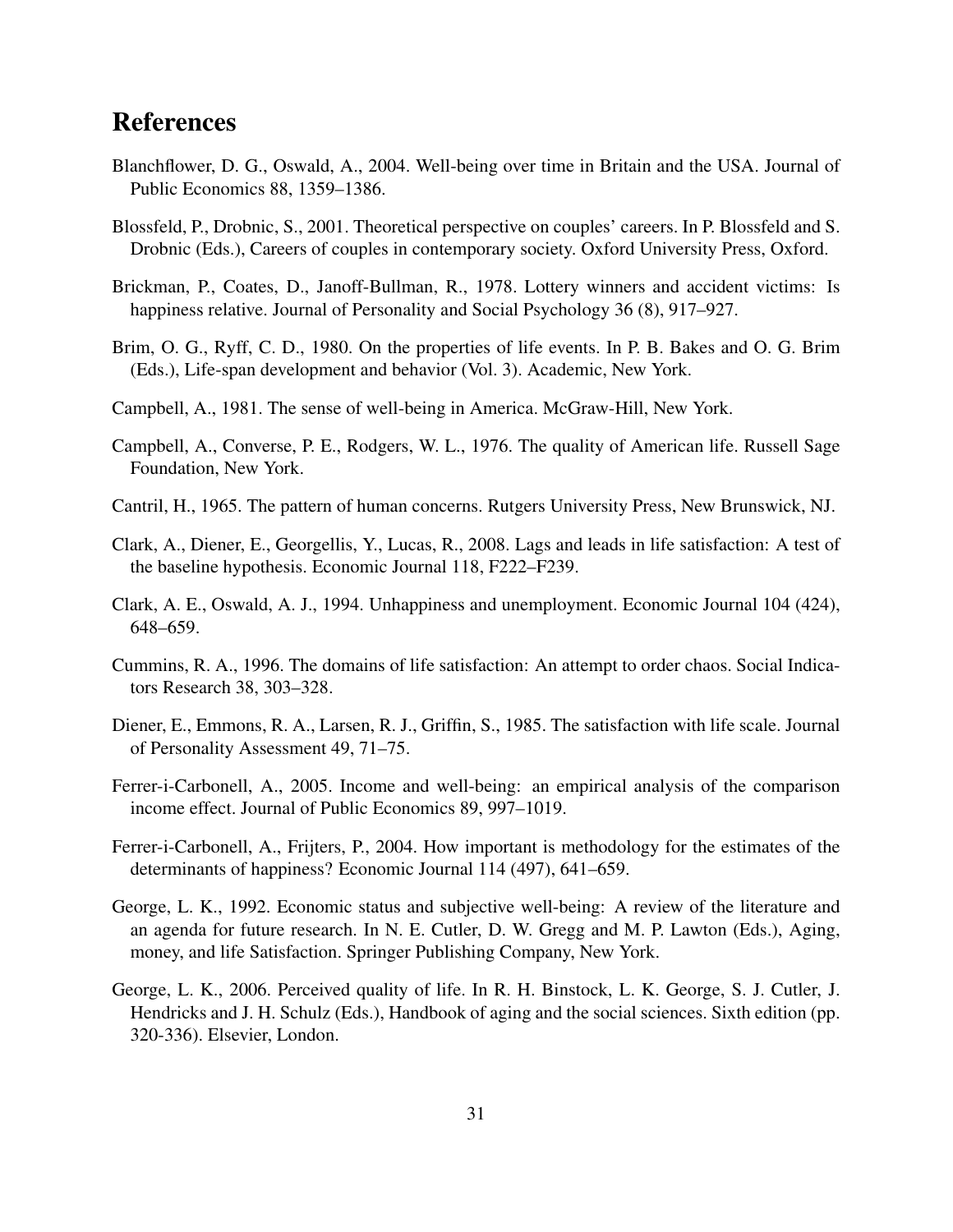- George, L. K., 2009. Conceptualizing and measuring trajectories. In G. H. Elder and J. Z. Gieler (Eds.), The craft of life course research (pp. 163-186). The Guilford Press, New York and London.
- Gershuny, J., 2004. Time, through the life course, in the family. In J. Scott, M. Richards, M. and J. Treas (Eds.), Blackwell companion to the sociology of families. Blackwell, Oxford.
- Goldberg, D., 1978. Manual of the General Health Questionnaire. NFER Publishing, Windsor, England.
- Hansen, T., Slagsvold, B., Moum, T., 2008. Financial satisfaction in old age: A satisfaction paradox or a result of accumulated wealth? Social Indicators Research 89 (2), 323–347.
- Harkness, S., 2008. The household division of labour: changes in families' allocation of paid and unpaid work. In J. Scott, S. Dex and H. Joshi (Eds.), Women and employment: Changing lives and new challenges. Edward Elgar, Cheltenham.
- Hsiao, C., 1986. Analysis of Panel Data. Cambridge University Press, Cambridge.
- Lucas, R., 2005. Time does not heal all wounds. a longitudinal study of reaction and adaptation to divorce. Psychological Science 16 (12), 945–950.
- Lucas, R. E., Clark, A. E., Georgellis, Y., Diener, E., 2003. Reexamining adaptation and the set point model of happiness: Reactions to changes in marital status. Journal of Personality and Social Psychology 84 (3), 527–539.
- Lucas, R. E., Clark, A. E., Georgellis, Y., Diener, E., 2004. Unemployment alters the set point for life satisfaction. Psychological Science 15 (1), 8–13.
- McCrae, R. R., Costa, P. T., de Lima, M. P., Simoes, A., Ostendorf, F., Angleitner, A., Marusic, I., Bratko, D., Caprara, G. V., Barbaranelli, C., Chae, J.-H., Piedmont, R. L., 1999. Age differences in personality across the adult life span: Parallels in five cultures. Developmental Psychology 35 (2), 466–477.
- McLanahan, S. S., Sorensen, A. B., 1985. Life course dynamics: trajectories and transitions, 1968- 1980. In Glen H. Elder (Ed.), Life events and psychological well-being over the life course (pp. 217-238). Cornell University Press, Ithaca and London.
- Mundlak, Y., 1978. On the pooling of time-series and cross sectional data. Econometrica 46, 69–85.
- Plagnol, A. C., Easterlin, R. A., 2008. Aspirations, attainments, and satisfaction: Life cycle differences between American women and men. Journal of Happiness Studies 9 (4), 601–619.
- Powdthavee, N., 2009. What happens to people before and after disability? focusing effects, lead effects, and adaptation in different areas of life. Social Science & Medicine 69 (12), 1834–1844.
- Salvatore, N., Munoz Sastre, M. T., 2001. Appraisal of life; "area" versus "dimension" conceptualizations. Social Indicators Research 53 (3), 229–255.